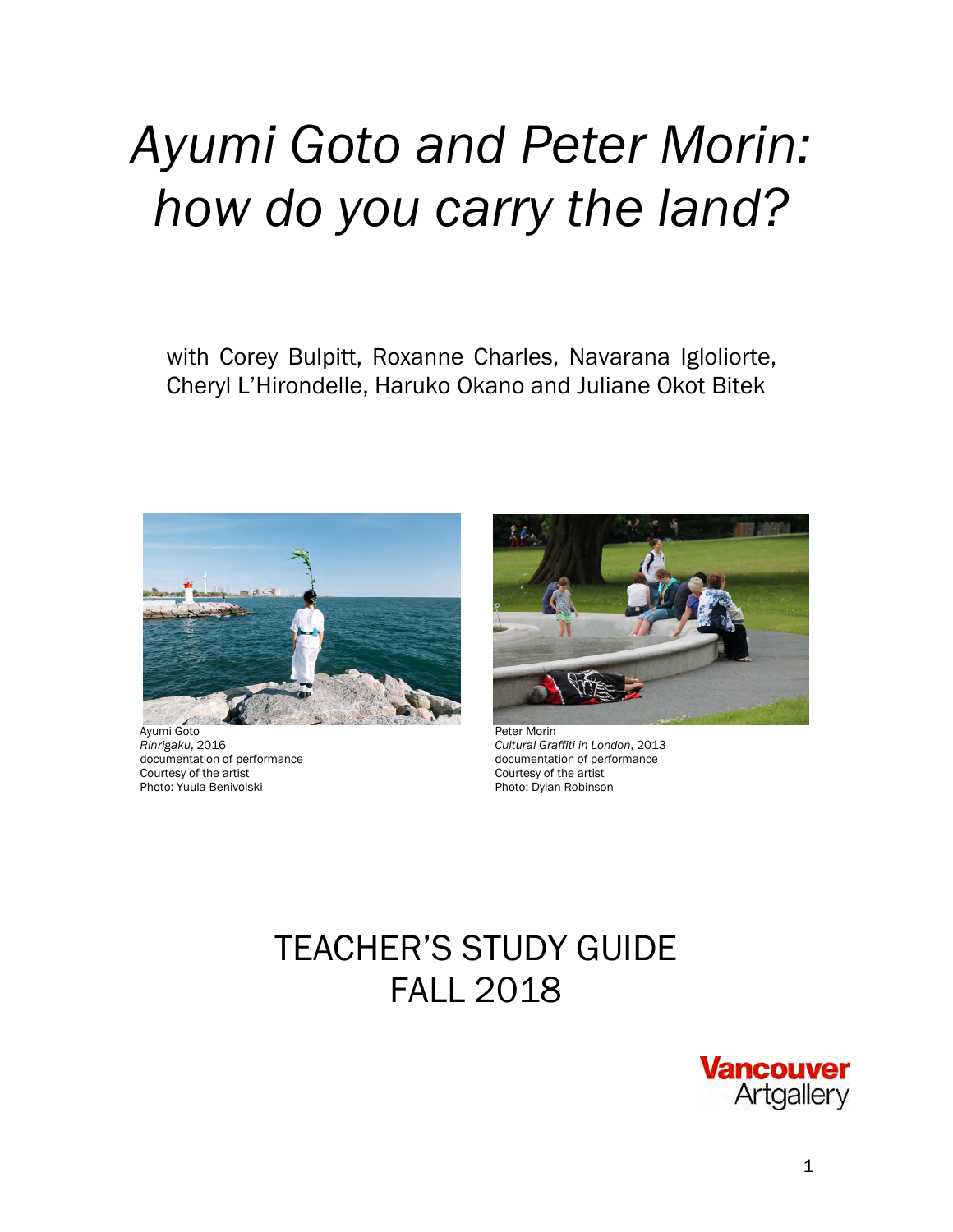## Contents

|              | Background to the Exhibition Ayumi Goto and Peter Morin: how do you carry the land? 4 |  |
|--------------|---------------------------------------------------------------------------------------|--|
|              |                                                                                       |  |
|              | Pre- and Post-Visit Activities                                                        |  |
| $\mathbf{1}$ |                                                                                       |  |
|              |                                                                                       |  |
|              |                                                                                       |  |
| 2.           |                                                                                       |  |
| 3.           |                                                                                       |  |
| 4.           |                                                                                       |  |
| 5.           |                                                                                       |  |
|              |                                                                                       |  |
|              |                                                                                       |  |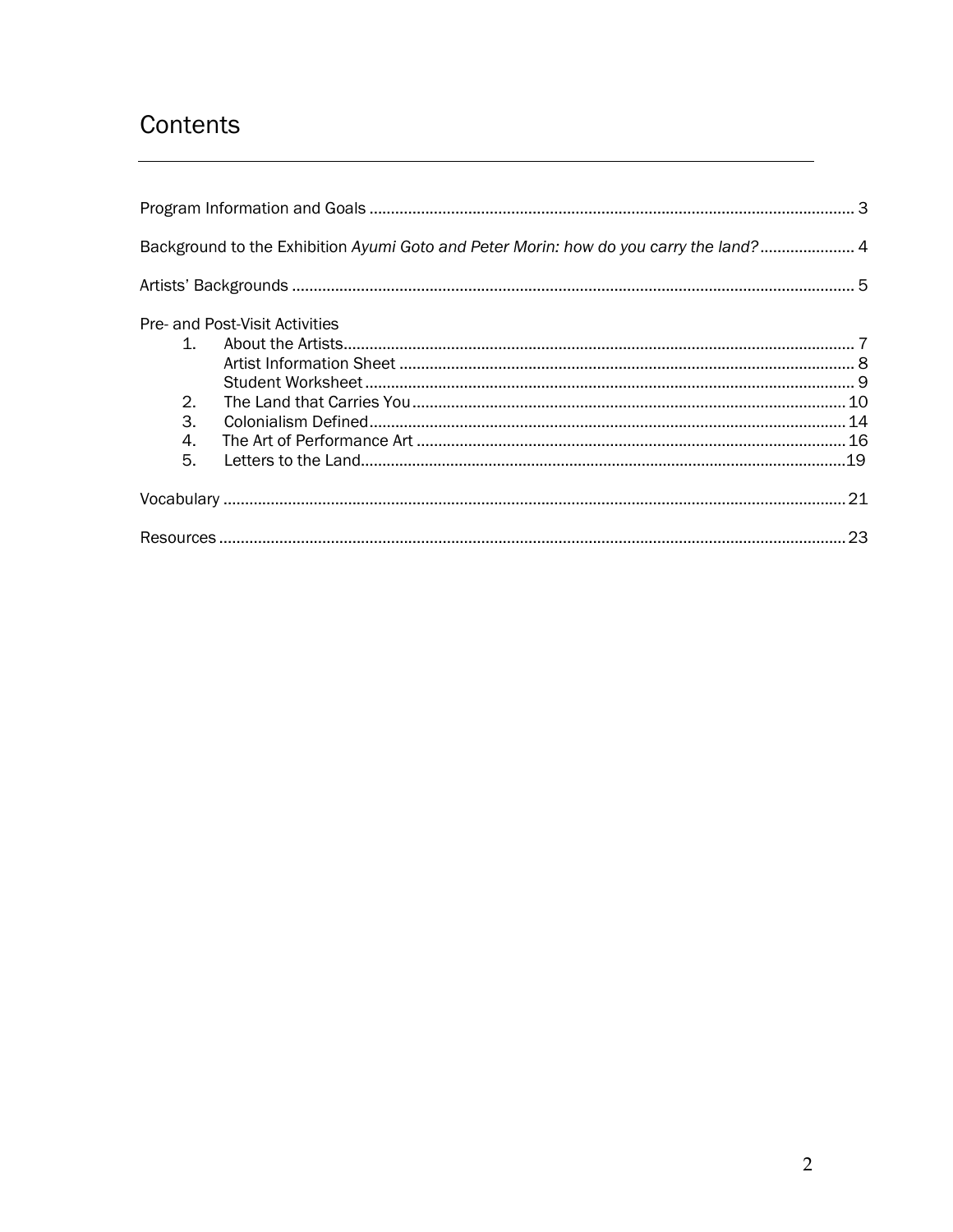## Vancouver Art Gallery Teacher's Guide for School Programs

The exhibition *Ayumi Goto and Peter Morin: how do you carry the land?* presents the ongoing collaborations of contemporary artists Ayumi Goto and Peter Morin, focusing on representations of their performance art practices. Their work draws from their respective ancestries as a Japanese Canadian woman and Tahltan Indigenous man and the ways in which their identities and experiences have been influenced by settler colonialism. Together, Goto and Morin investigate their distinctive relationships to the land through installations and documentation from their individual and collaborative performances, alongside works commissioned from a number of local artists.

This guide will assist you in preparing for your class tour of the exhibition *Ayumi Goto and Peter Morin: how do you carry the land?* It also provides follow-up activities to facilitate discussion after your visit to the Gallery. Engaging in the suggested activities before and after your visit will reinforce ideas generated by the tour and build continuity between the Gallery experience and your ongoing work in the classroom. Most activities require few materials and can be adapted easily to the age, grade level and needs of your students. Underlined words in this guide are defined in the Vocabulary section.

The tour of *Ayumi Goto and Peter Morin: how do you carry the land?* has three main goals:

- to introduce students to contemporary Canadian artists,
- to consider diverse artistic traditions and disciplines,
- to explore individual artworks in terms of ideas, materials, techniques and inspiration.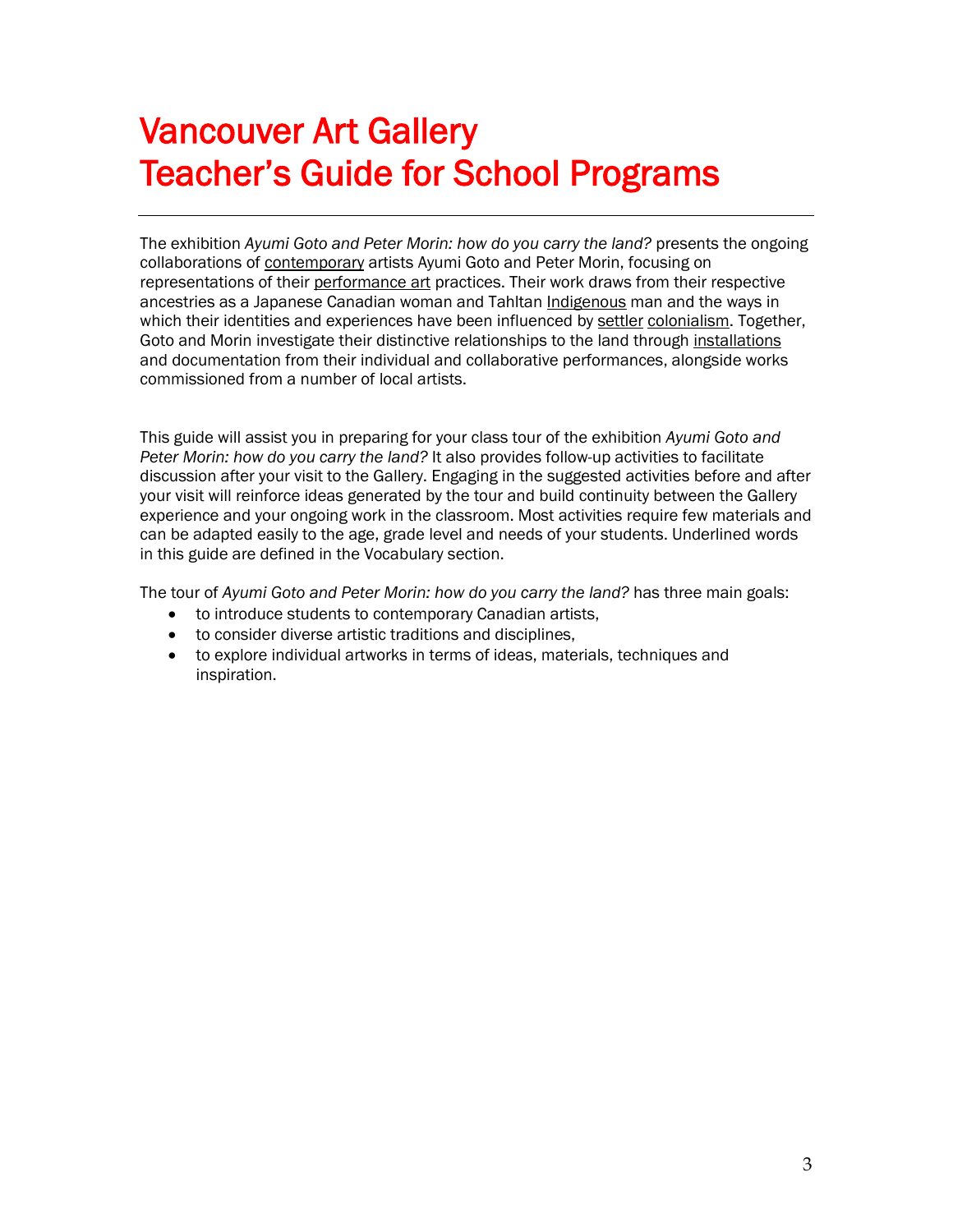## THE EXHIBITION: Ayumi Goto and Peter Morin: how do you carry the land?

The exhibition *Ayumi Goto and Peter Morin: how do you carry the land?* is a dialogue between two artists informed by their respective positions as a Japanese woman born and raised in Canada and an Indigenous man from the Tahltan Nation. Both artists use performance art to explore the trauma of settler colonialism and the role of personal and cross-cultural relationships in reconciliation, and to examine our varied relationships to land.

Drawing on their ancestral traditions of Japanese philosophy and linguistics, and Tahltan Nation knowledge, Goto and Morin focus on experiences of working between cultures, across Indigenous territories and within arts institutions, examining experiences of place through innovative performance art. Through their work, they create spaces that are inclusive of their mothers, ancestors and others whose voices and presences are often marginalized. In this spirit, the exhibition also includes commissioned works by several artists, including Corey Bulpitt, Roxanne Charles, Navarana Igloliorte, Cheryl L'Hirondelle, Haruko Okano and Juliane Okot Bitek. In gathering a multiplicity of voices, Goto and Morin's work can be seen as creative collaborations that challenge us to envision ways of building a more just and interconnected future.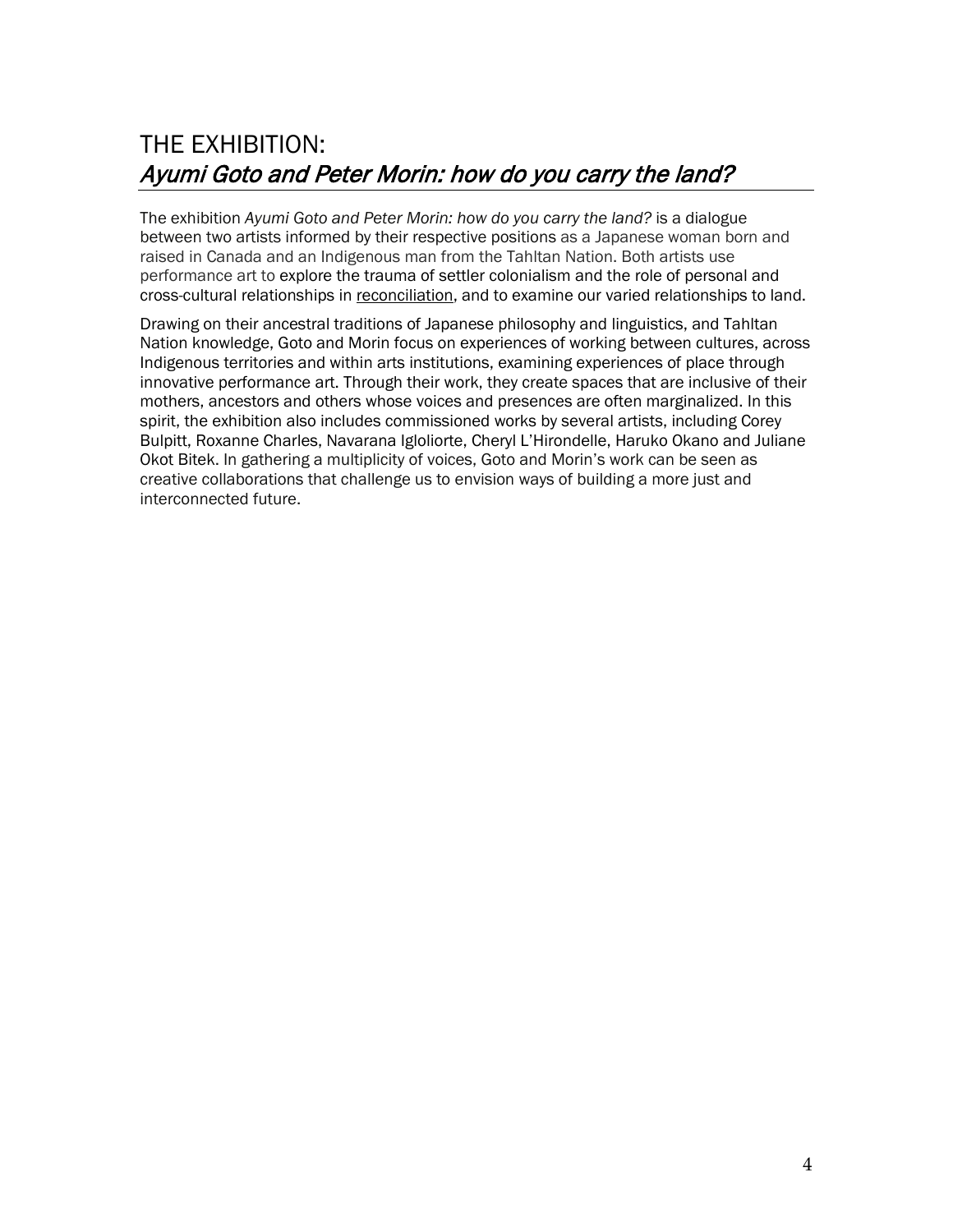## ARTIST BACKGROUNDS

The following background information highlights some of the artists whose work may be explored in the school tour.

#### Ayumi Goto

Ayumi Goto is a performance artist based in Toronto. Born in Canada, she explores her Japanese heritage through creative processes that question and confront notions of nation-building, cultural belonging and structural racism. She has served as the art facilitator at the Downtown Eastside Women's Centre in Vancouver and guest co-editor of the Summer 2012 issue of *West Coast Line*, entitled "Reconcile this!," which explores the interconnections between reconciliation, art and activism, through Indigenous and non-Indigenous perspectives and exchanges. She enjoys working in collaboration with artists, scholars and communities to creatively and critically explore reconciliation discourses. Goto completed her PhD in Communication Studies at Simon Fraser University.

#### Peter Morin

Peter Morin is a Tahltan Nation artist, curator and writer who recently relocated from British Columbia to Toronto, where he has joined the Visual and Aboriginal Arts Faculty at the Ontario College of Art and Design. Morin studied art at Emily Carr University of Art+Design in Vancouver and completed his MFA in 2011 at University of British Columbia's Okanagan campus. In both his artistic practice and his curatorial work, Morin researches and investigates the spaces between Indigenous cultural-based practices, western settler colonialism and Indigenous identity and language. Morin has worked across Canada, participating in numerous group and solo exhibitions, as well as presenting live events and performative works. He has curated exhibitions at the Museum of Anthropology, Western Front, Burnaby Art Gallery and grunt gallery, among others. In 2010, Morin was awarded the British Columbia Creative Achievement Award for First Nations Art. In 2014, he was longlisted for the Sobey Art Award.

#### Corey Bulpitt

Corey Bulpitt is a descendant of many Haida carvers, including his great-great-grandfather, the master carver Charles Edenshaw. He uses traditional Haida forms in his work as a painter, jeweller, and wood and argillite carver. Bulpitt creates functional pieces for traditional purposes: he has carved totem poles and made masks, paddles and dance screens; and steamed and painted bentwood boxes. He also makes nonfunctional artworks, experimenting with contemporary media and design elements. He uses spray paint to create large-scale graffiti-style paintings that incorporate traditional Haida formlines, and he often mentors urban youth from Vancouver to collaborate in production. Bulpitt was born in Prince Rupert, BC. He attended art school in Langley, apprenticed under master carvers in Haida Gwaii, and currently lives in Vancouver. His work is represented in numerous museums and galleries in Canada and the US.

#### Roxanne Charles

Roxanne Charles is a mixed media artist of Strait Salish and European descent. She is an active and proud member of Semiahmoo First Nation in Surrey, BC, where she promotes art, language and culture. Charles is a contemporary storyteller whose goal is to touch, move and inspire others through her work. In her art she often explores themes such as spirituality, identity, hybridity, the environment, urbanization and various forms of structural violence. Charles graduated from Kwantlen Polytechnic University in 2016 and is currently completing her MFA at Simon Fraser University. In 2018, she was selected as co-curator for the Vancouver Mural Festival.

#### Navarana Igloliorte

Navarana Igloliorte is a multidisciplinary artist and filmmaker living in Vancouver, BC. She works with a variety of media such as stencils, film, video, painting, printmaking and dance in her artworks, which are often created in collaboration with community members and other artists, weaving together teachings, stories, movement and sometimes humour, and reflecting a connectedness with nature and each other.

Igloliorte's artwork and films have been exhibited and screened across Canada in galleries and film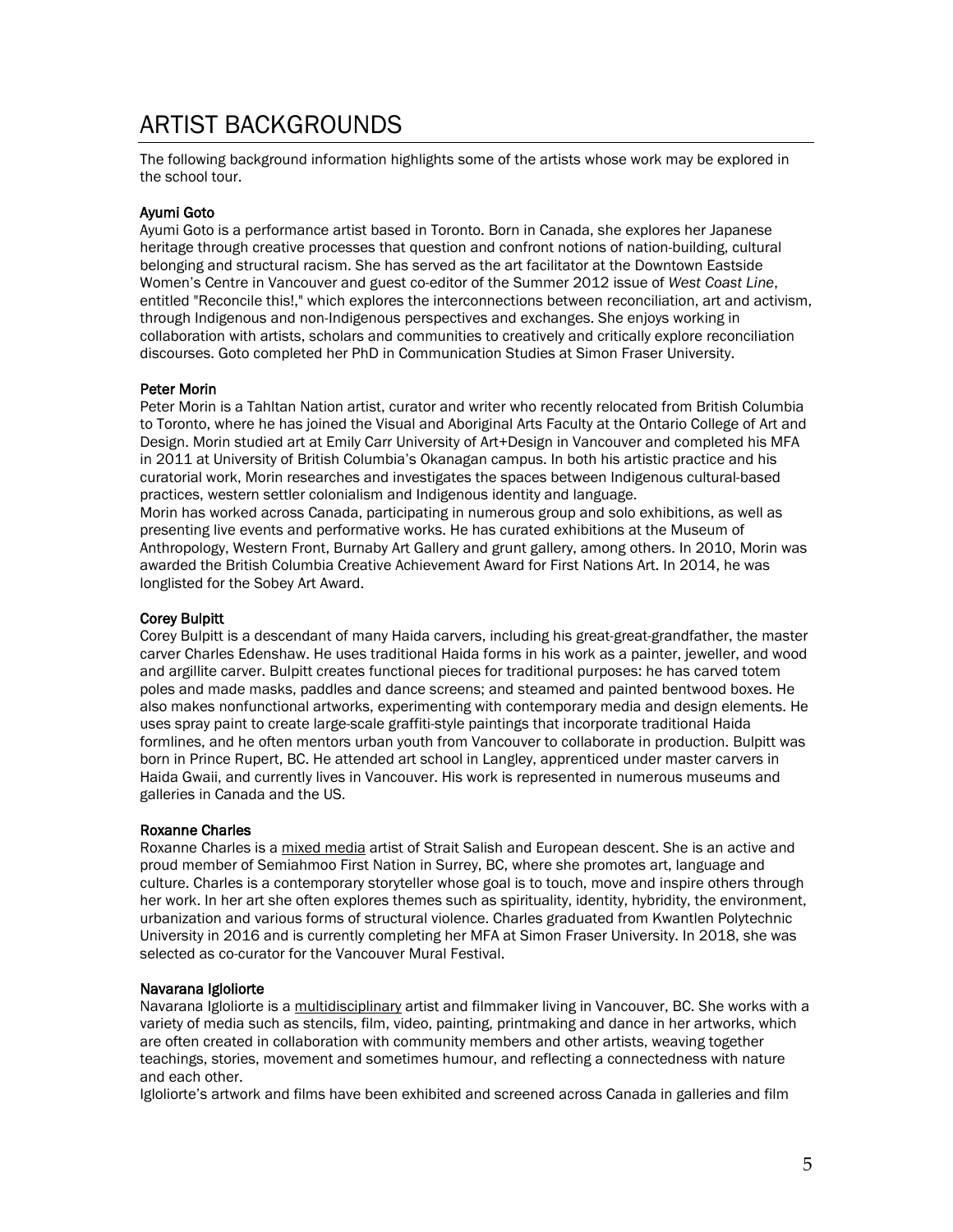festivals, including imagineNATIVE Film and Media Arts Festival, the St. John's International Women's Film Festival in Newfoundland and the Owens Art Gallery in Sackville, New Brunswick. Igloliorte has completed a BFA at Nova Scotia College of Art and Design University (2003) and a BEd from Memorial University of Newfoundland and Labrador (2005).

#### Cheryl L'Hirondelle

Cheryl L'Hirondelle is an Alberta-born Métis multidisciplinary artist and musician. Her work has taken many forms, including performance art, storytelling, installations, stage performances, video and new media. She has created, performed, collaborated and presented works in a multitude of settings. She sings, drums, plays keyboard, writes, arranges and produces her own music.

L'Hirondelle attended the Alberta College of Art and currently lives in Vancouver. She has worked as arts programmer, cultural strategist, arts consultant, workshop facilitator, curator, administrator and instructor. She has also been active in various educational institutions, First Nations tribal councils and government agencies, as well as working as a director and producer in the national independent music industry. She has performed and exhibited her work in prestigious institutions across Canada and has won numerous awards and honours. In 2004, L'Hirondelle was the first Aboriginal artist from Canada to be invited to present new media work at Dak'Art Lab, as part of the 6th Edition of the Dakar Biennale for Contemporary African Art, Dakar, Senegal. In both 2005 and 2006, L'Hirondelle was the recipient of the imagineNATIVE New Media Award for her online net.art projects. Her musical efforts have garnered critical acclaim with two Canadian Aboriginal Music Awards 2006 and 2007. She was also one of five artists commissioned by the Assembly of First Nations to co-design the Indian Residential School Marker in 2014, to commemorate the site of each residential school across Canada.

#### Haruko Okano

Haruko Okano is a professional process-based interdisciplinary artist with a practice that spans more than 30 years. In her work, Okano integrates her concerns for the environment, our impact on the future of this planet, human rights and elements of her Japanese culture. Although her art education was Eurocentric, she has broken away from traditional genres and has started to integrate methods and means that include elements from her Japanese ancestry and holistic traditions common to many cultures in the world of hunters and gatherers. Haruko tends to use recycled materials, including organic matter and natural raw debris in her installations.

She has been part of the environmental art movement in Canada since 1995. In many of her projects she partners with local communities, involving them in the gathering of materials or adding their personal touches to installations. Okano has been the Curator of the [Britannia Art Gallery](http://capturephotofest.com/gallery/britannia-art-gallery/) since 2006.

#### Juliane Okot Bitek

Born in Kenya and raised in Uganda, Juliane Okot Bitek is a Vancouver-based writer whose work has been published widely in literary magazines, online and in print. Bitek has been invited to present her work at multiple international poetry festivals, writing and speaking about issues of home, homeland and diaspora. Currently, she is a PhD candidate in the Interdisciplinary Students graduate program at the University of British Columbia. She holds a master's degree in English and a bachelor's degree in Fine Art (Creative Writing). In December 2017, she was named the winner of the 2017 Glenna Luschei Prize for African Poetry for her poetry book *100 Days*, a reflection on the 100-day 1994 Rwanda genocide.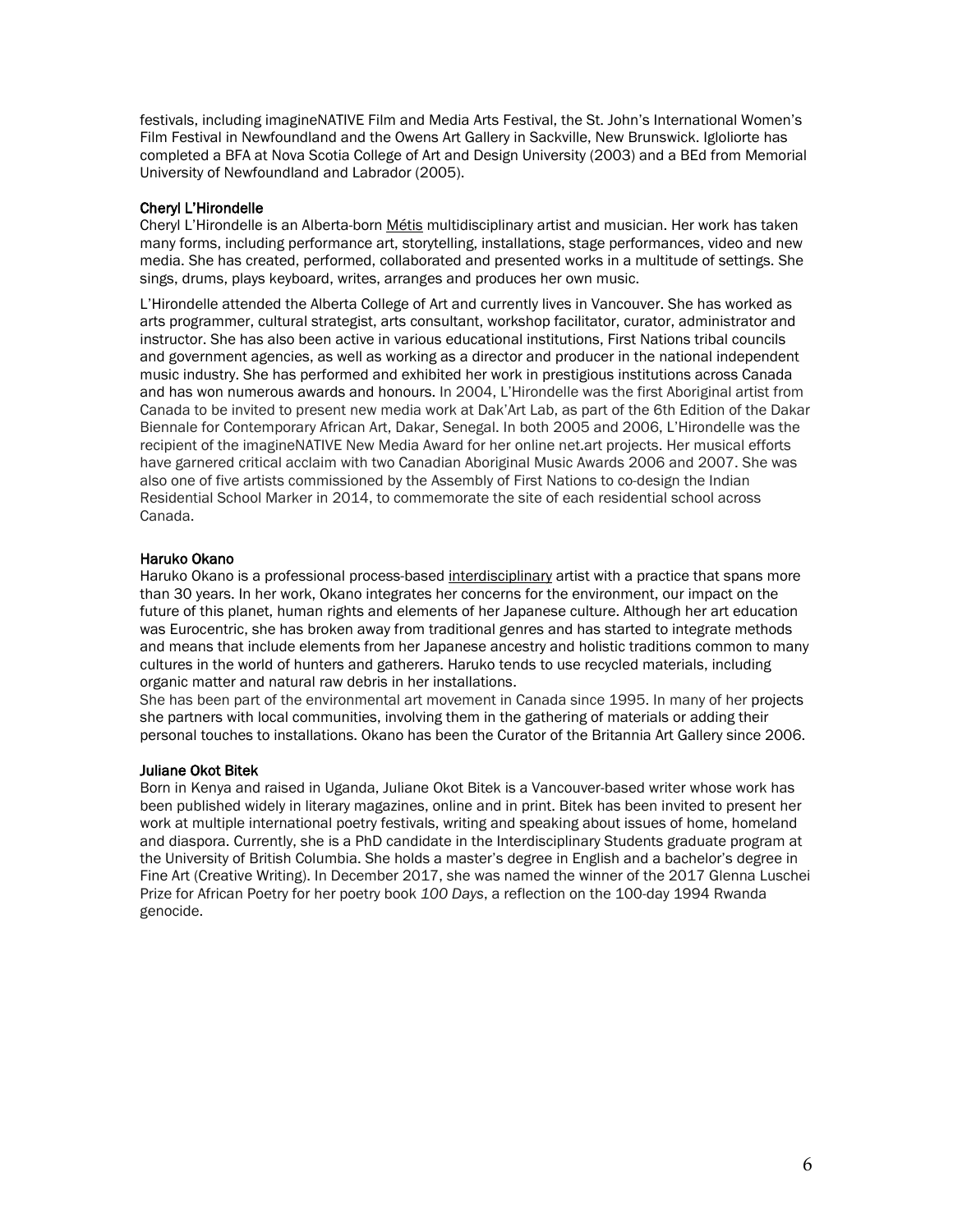## PRE-VISIT ACTIVITY: About the Artists (intermediate and secondary students)

#### Objective:

Students read, research and share information about some of the artists represented in *Ayumi Goto and Peter Morin: how do you carry the land?*

#### Materials:

- **u** writing materials
- access to the Internet
- Artist Information Sheet (page 8), Student Worksheet (page 9)

#### Process:

- 1. Divide the students into seven groups. Cut up the Artist Information Sheet (page 8) and assign one artist to each group.
- 2. Give each group a copy of the Student Worksheet (page 9), and ask them to transfer the information about their artist to the appropriate box.
- 3. Have students figure out what they need to know to complete the section on their artist, and find it on the Internet, either at home or at school. Older students can find more information; younger students, just the basics.
- 4. Ask each group to find/copy/sketch a piece of work by their artist on a separate piece of paper. Do not label the sketches with the artist's name or any other information.
- 5. Have each group present the information on their artist while the rest of the class adds the information to their worksheets.
- 6. After the presentations, lay out the images and have the class guess which image is by which artist.

#### Conclusion:

Discuss the following:

- What were some of the most interesting things that the students learned or discovered?
- Which artists and/or kinds of artwork made the students curious about seeing the actual work in the exhibition?
- Are there any artists, ways of working or ideas that the students would like to know more about?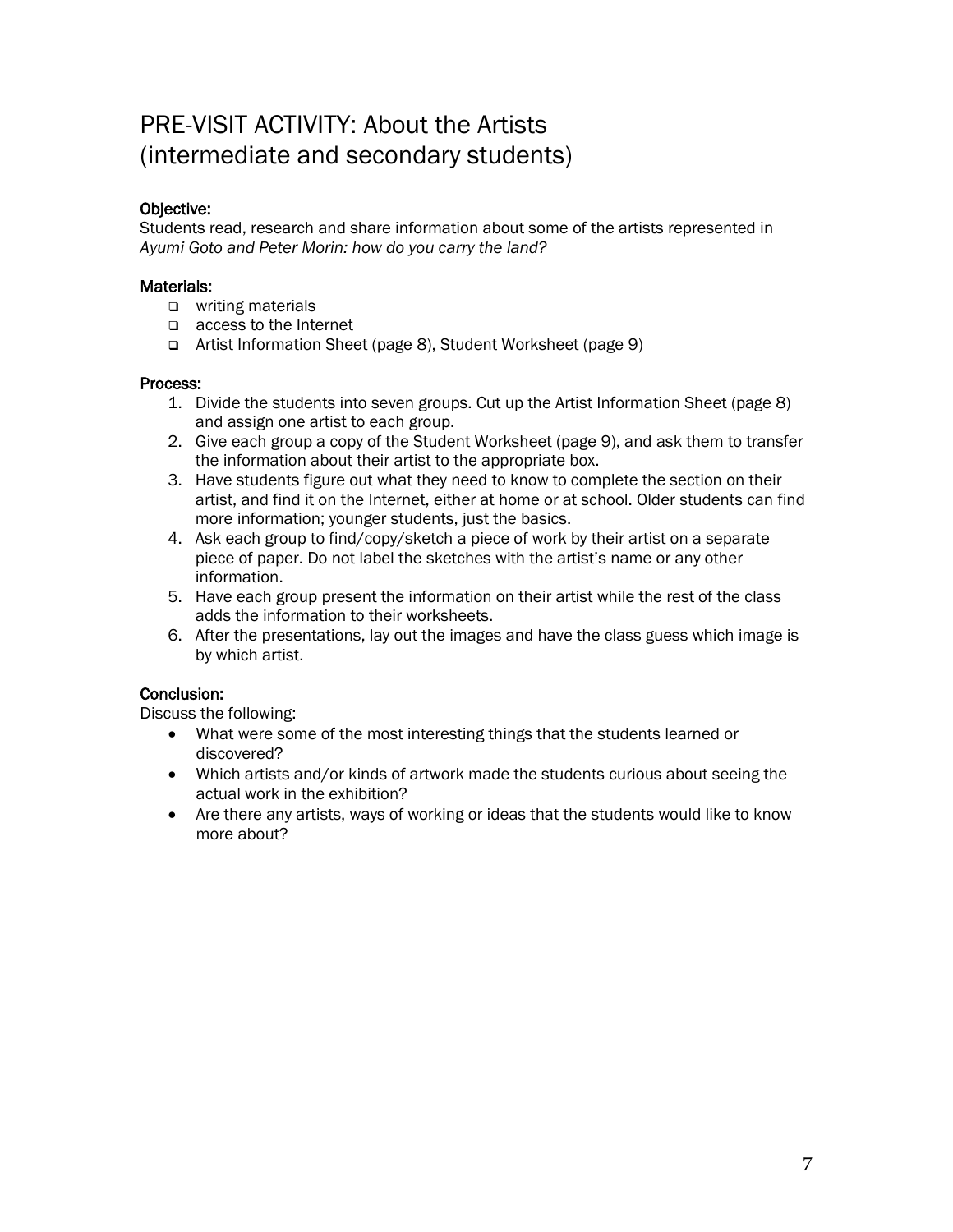#### Ayumi Goto

- Born in Canada, of Japanese ancestry, based in Toronto
- Is a performance artist
- Explores nation building, cultural belonging and structural racism in her work
- Enjoys working in collaboration with artists, scholars and communities to explore reconciliation
- Recently completed her PhD in Communication Studies at Simon Fraser University

#### Peter Morin

- From the Tahltan First Nation in BC, living in Manitoba
- Artist, curator and writer
- Investigates Indigenous cultural-based practices, western settler colonialism and Indigenous identity and language in his work
- Has participated in numerous group and solo exhibitions across Canada and was nominated for the Sobey award in 2014

#### Corey Bulpitt

- Haida, born in Prince Rupert, lives in Vancouver
- Uses traditional Haida forms when carving and painting masks, paddles, dance screens and bentwood boxes
- Works with urban youth using spray paint to create large-scale graffiti-style murals
- His work is represented in numerous museums and galleries in Canada and the US

#### Roxanne Charles

- Of Strait Salish and European descent, lives in Surrey, BC
- A mixed-media artist, curator and storyteller
- Explores themes such as culture, language, spirituality, identity, the environment and urbanization in her work
- Is currently completing her Master of Fine Arts at Simon Fraser University

#### Navarana Igloliorte

- Grew up in Labrador, currently lives in Vancouver
- Uses a variety of mediums such as stenciling, film, video, painting, printmaking and dance
- Often works in collaboration with community members or other artists, weaving together teachings, stories and movement
- Her artwork and films have been exhibited and screened across Canada

#### Cheryl L'Hirondelle

- Métis, born in Alberta, lives in Vancouver
- Artist, musician, educator, curator, performer, storyteller
- Sings, drums, plays keyboard, writes, arranges and produces her own music
- Has performed and exhibited her work across Canada and internationally

#### Haruko Okano

- Born in Toronto, lives in Vancouver
- Professional process-based, interdisciplinary artist
- Integrates her concerns for the environment, our impact on the planet, human rights and elements of her Japanese ancestry
- Uses recycled materials, including organic matter and natural raw debris in her installations

#### Juliane Okot Bitek

- Born in Kenya, raised in Uganda, lives in Vancouver
- Vancouver-based writer whose work has been published widely in literary magazines, online and in print
- Writes and speaks about issues of home, homeland and diaspora
- Was named the winner of the 2017 Glenna Luschei Prize for African Poetry in December 2017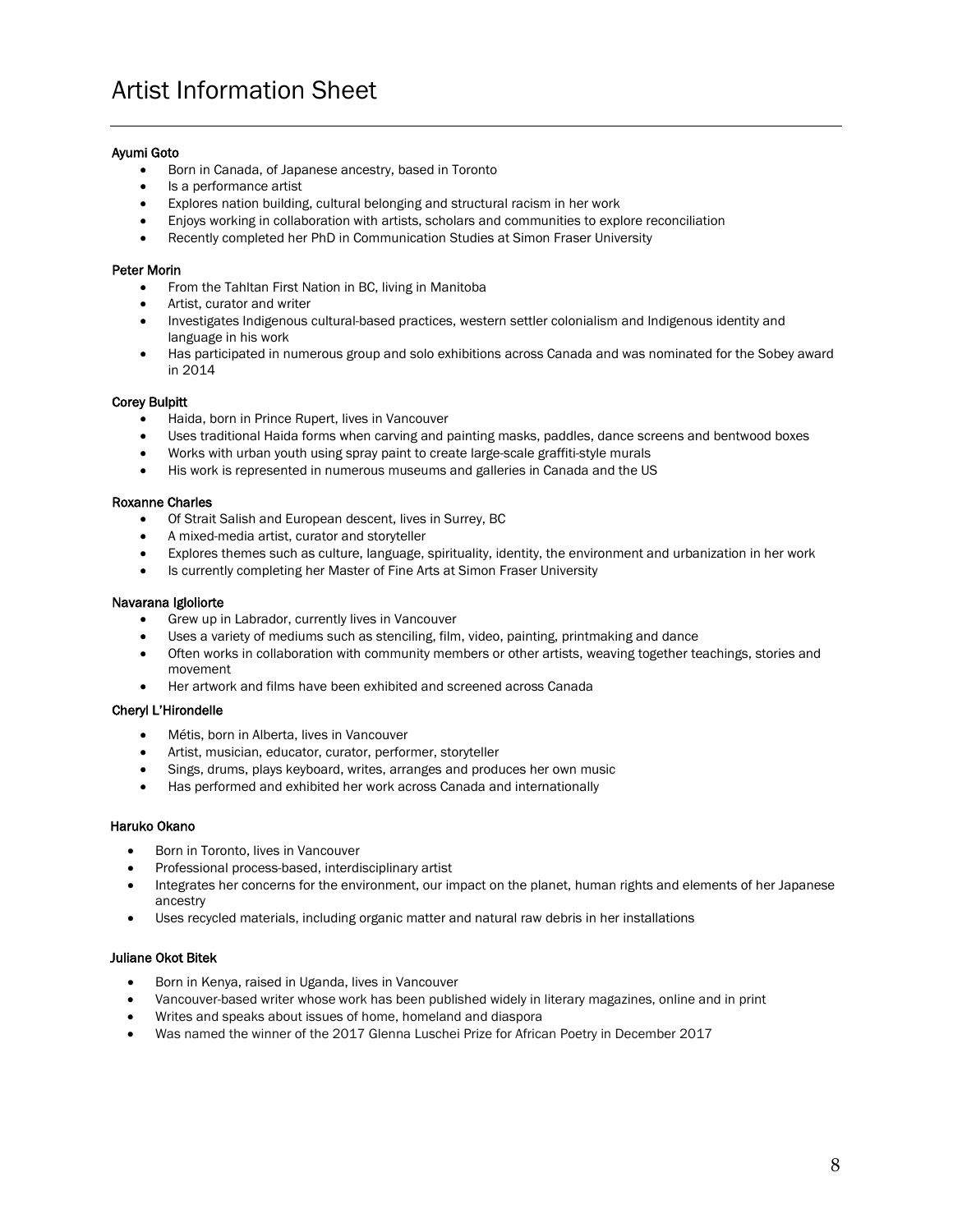## Student Worksheet

|                        | Personal<br>Information | Type of Art | <b>Materials Used</b> | An Artwork |
|------------------------|-------------------------|-------------|-----------------------|------------|
| Peter Morin            |                         |             |                       |            |
| Ayumi Goto             |                         |             |                       |            |
| Corey Bulpitt          |                         |             |                       |            |
| Roxanne Charles        |                         |             |                       |            |
| Navarana<br>Igloliorte |                         |             |                       |            |
| Cheryl<br>L'Hirondelle |                         |             |                       |            |
| Haruko Okano           |                         |             |                       |            |
| Juliane Okot Bitek     |                         |             |                       |            |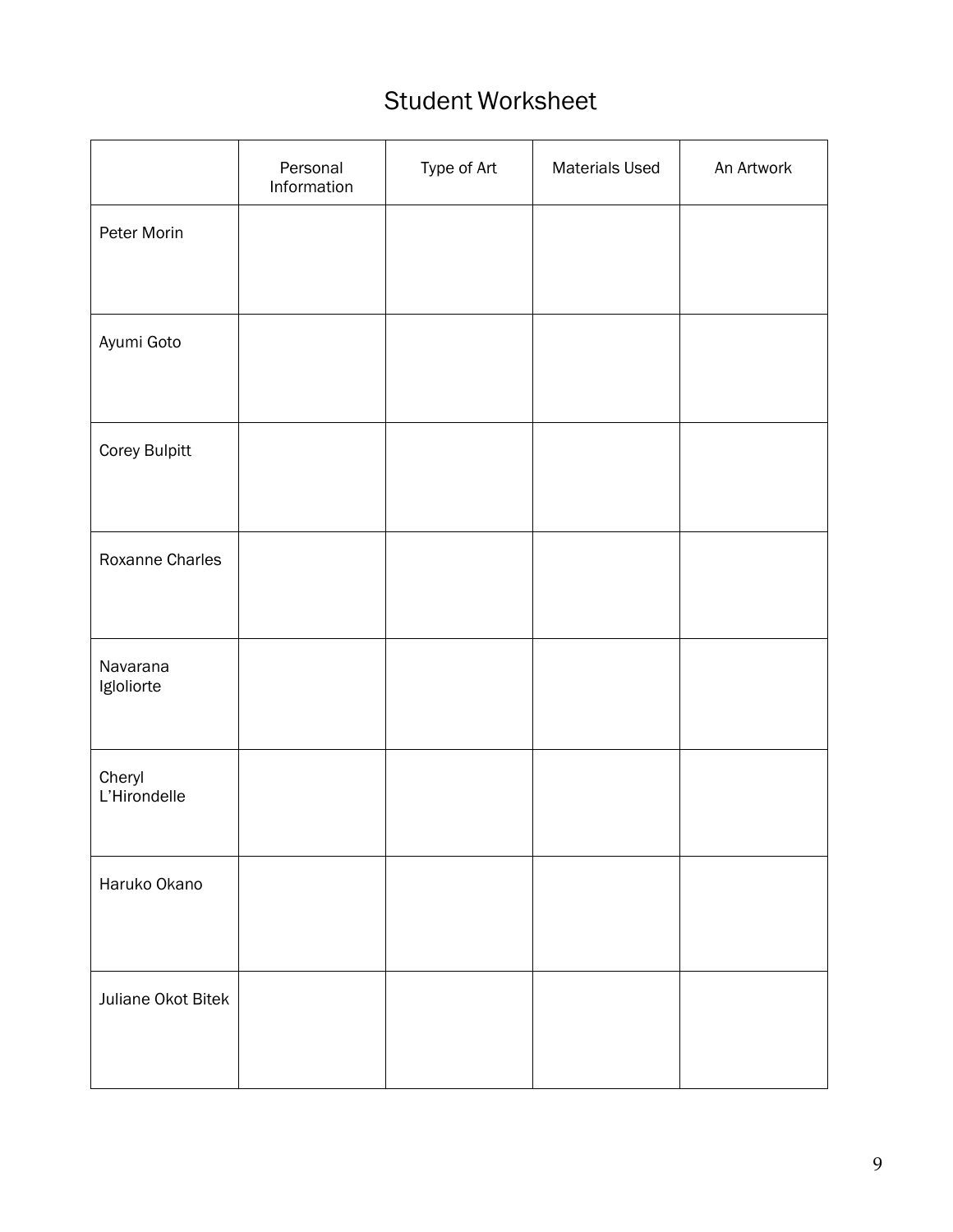## PRE- or POST-VISIT ACTIVITY: The Land that Carries You (all levels)

#### Objective:

Students create an artwork to acknowledge their presence on the land and territory of Indigenous people.

#### Discussion:

Acknowledging territory shows recognition of and respect for Indigenous peoples. It is recognition of their presence both in the past and in the present, and it is an essential element of establishing the healthy, reciprocal relations that are key to reconciliation. In many settings, acknowledging Indigenous territory has become a common practice. It often involves a brief statement at the beginning of a gathering or event to name the Indigenous territory that the gathering is taking place upon. The acknowledgement may also involve recognizing the treaties that have been made in that area, or an acknowledgment of the fact that no such treaties exist. It may also involve expressing gratitude to the Indigenous stewards of a place, while also acknowledging the ongoing oppression and struggles for justice that are facing those same people and their communities. In Vancouver, for example, events or gatherings held at various institutions often begin with the following statement:

*"We [I] would like to begin by acknowledging that we are on the traditional and unceded territory of the Coast Salish Peoples, the traditional territories of the Squamish, Musqueam and Tsleil-Waututh First Nations."*

In the exhibition *how do you carry the land?,* artists Ayumi Goto and Peter Morin create works that acknowledge the ancestors who previously walked on the land of Vancouver and the Indigenous communities that continue to live here, as well as Vancouver's newer inhabitants. Through their work, these artists examine their relationship to the land and call on their audiences to do the same.

#### Materials:

- □ white painting paper or watercolour paper
- $\Box$  watercolour puck paints or thick tempera paints
- paintbrushes
- □ images of Vancouver (from magazines, newspapers, the internet)
- permanent markers (optional)
- pencils (optional)

#### Process:

#### Part 1:

- 1. Discuss with students the concept of territorial acknowledgment and its importance, using the discussion above as reference.
- 2. Ask the students: Do they know the name of the Indigenous people on whose territory they live? Tell students they may not realize it, but their home is most likely built on land that was used by Indigenous people for thousands and thousands of years. Do they perceive themselves as newcomers to this place?
- 3. Ask students what the concepts of "land" and "territory" mean to them. What images come to mind when they think of the land they live on? How do they relate to the land around them? How can they honour the land from both a historical and an environmental perspective? What are some of the different kinds of land in Vancouver or the neighbourhood in which they live? For instance, beaches, forests, downtown, residential areas, parks, cemeteries and so on.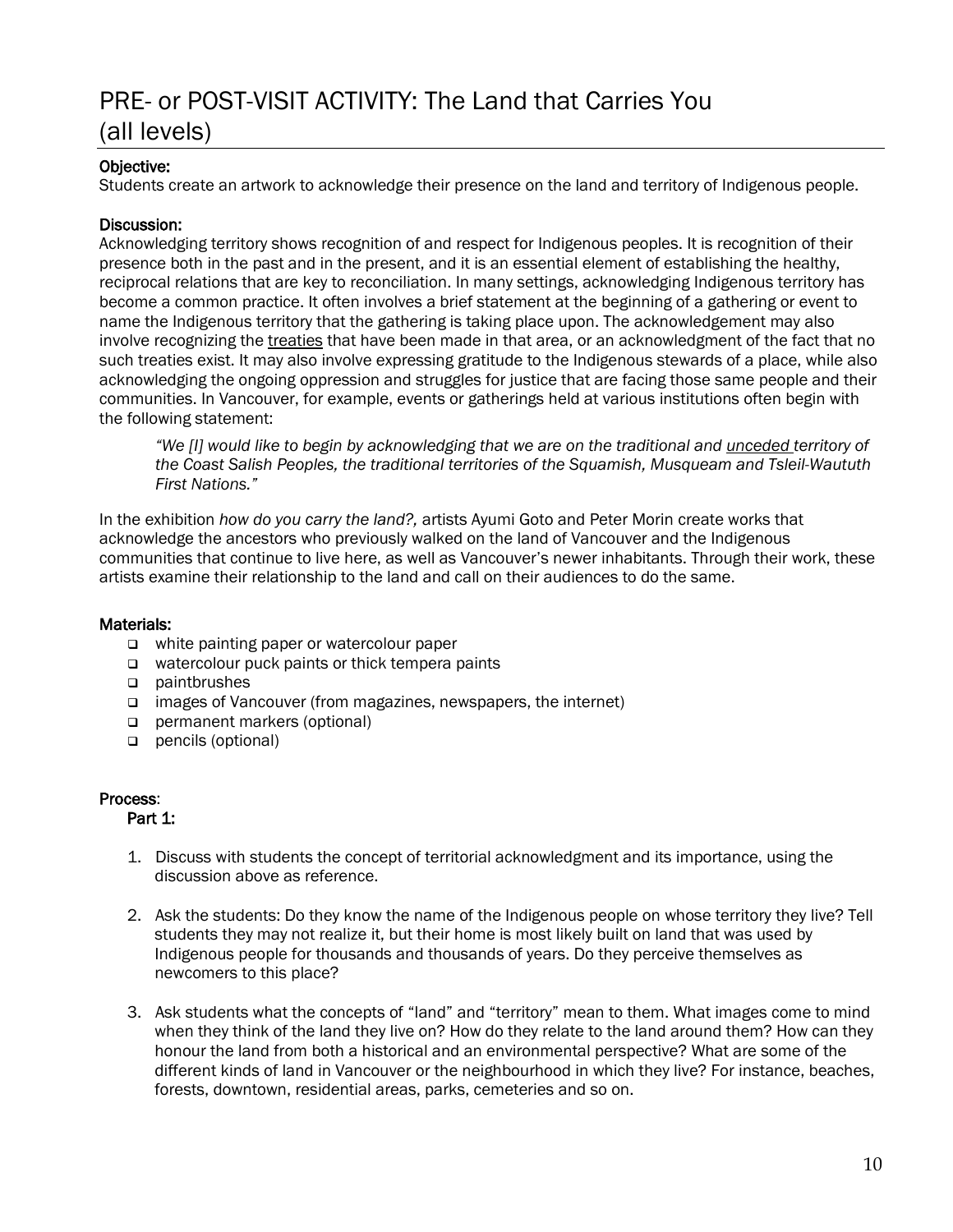- 4. Explain to students that although territorial acknowledgements are usually expressed verbally, they will be making an artwork to acknowledge their presence on Indigenous land.
- 5. Have students look for and select one or more images of Vancouver or their respective neighbourhoods. These can be found in magazines, newspapers or online sources.
- 6. Provide each student with a large piece of painting paper and access to paints.
- 7. Have students paint a scene inspired by their selected images. For more detail, permanent markers can be used prior to painting, or overtop once the paint has dried.
- 8. When students have completed their paintings, allow time for them to dry before moving to the next step of the activity.

#### Part 2:

- 9. Explain to students that they will be placing an imprint or outline of their foot (or feet) on their painting, along with a label that includes their name and an acknowledgment of the territory on which they live. See examples on page 12.
- 10. For this step there are two options:
	- a. Have students paint or dip the soles of their feet in black or brown paint and step onto their painting, leaving one or two footprints. Note: facilities for washing feet will be required!
	- b. Have students draw an outline of their foot or feet using a permanent marker or pencil, and then paint it in.
- 11. As a final step, have students include their name and territorial acknowledgment at the bottom of their artwork as seen below and in the example on page 12. For students living outside of Vancouver, in areas such as Tsawwassen, the Indigenous territory will differ.

The maps on this page indicate the location of **BC First Nation** communities and the approximate boundaries of traditional territories:

*https://www.aadnc-aandc.gc.ca/eng/1100100021015/1100100021021*

#### My name is: Jane Doe

I live on: the unceded traditional territory of the Musqueam, Squamish and Tsleil-Waututh First Nations

- 12. *Optional:* An optional label template that can be placed above or below the artwork is provided on page 13.
- 13. Display student work.

#### Conclusion:

Discuss the following:

- Ask students whether and how they think about the land and its history differently now.
- Ask students why they chose their particular scene.
- Ask them to consider how histories of the land inform their lives today.
- Discuss the process. What was it like to place their feet on their paintings and leave their mark?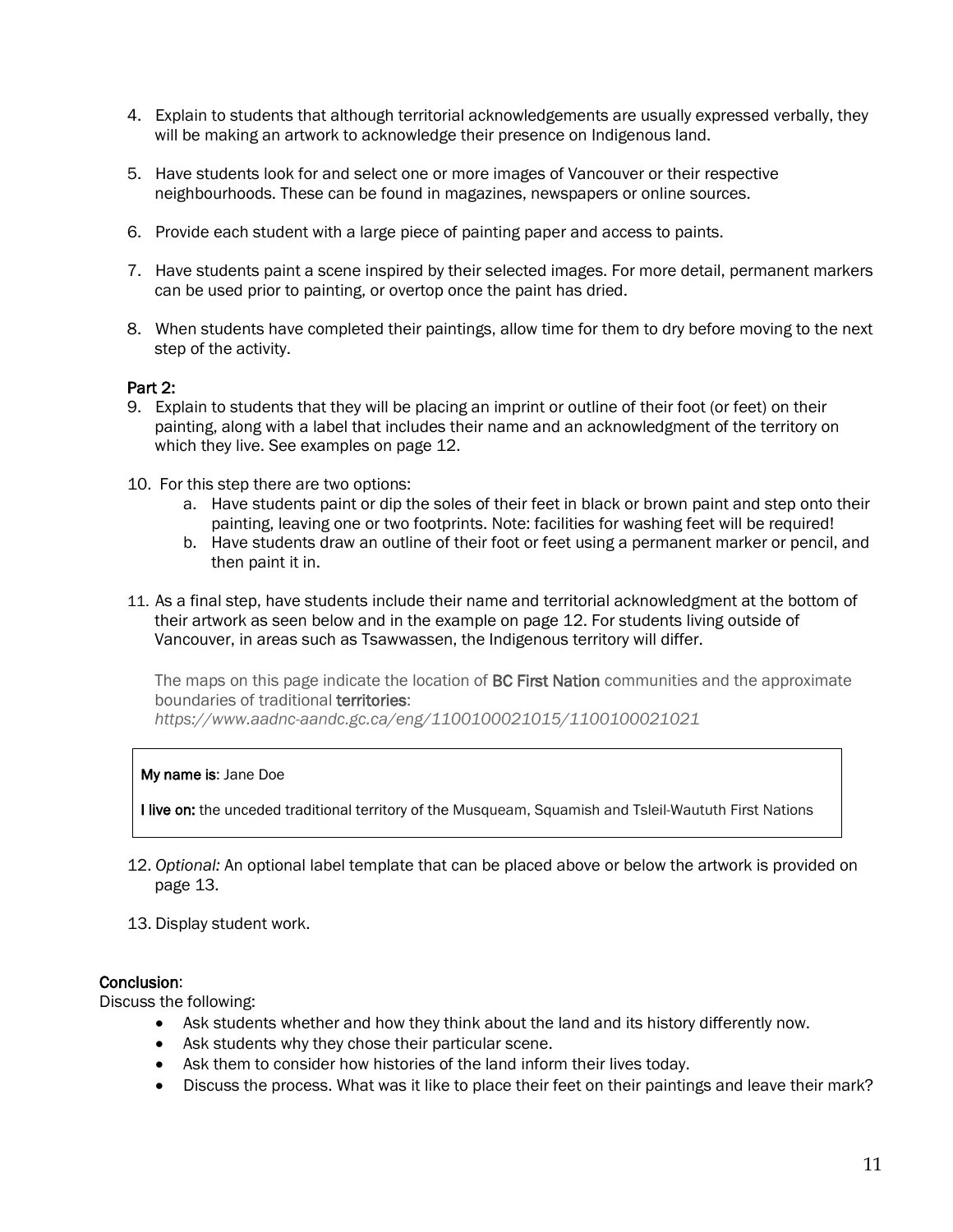## Examples



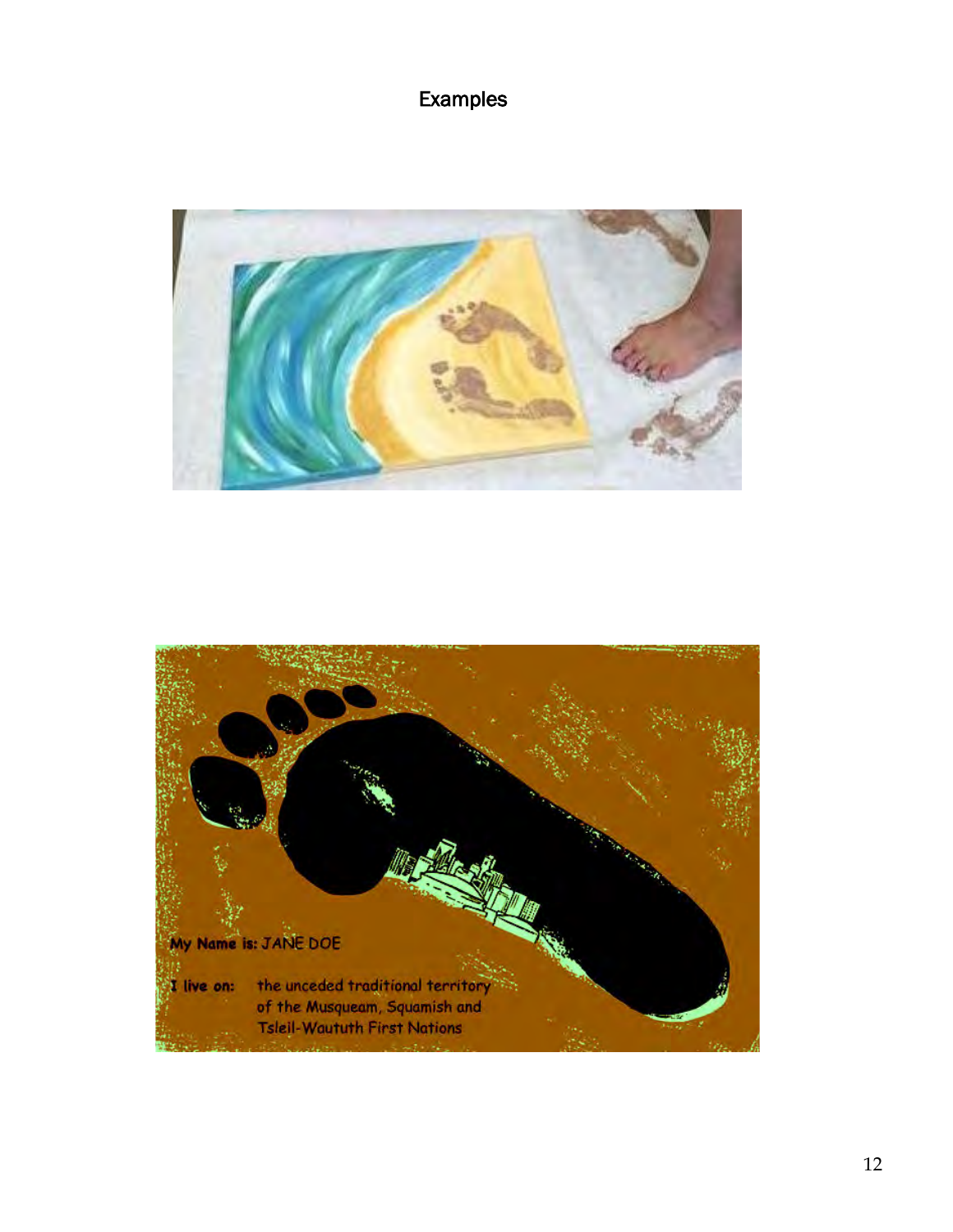| My name is: |
|-------------|
| I live on:  |
|             |
| My name is: |
| I live on:  |
|             |
| My name is: |
| I live on:  |
|             |
| My name is: |
| I live on:  |
|             |
| My name is: |
| I live on:  |
|             |
| My name is: |
| I live on:  |
|             |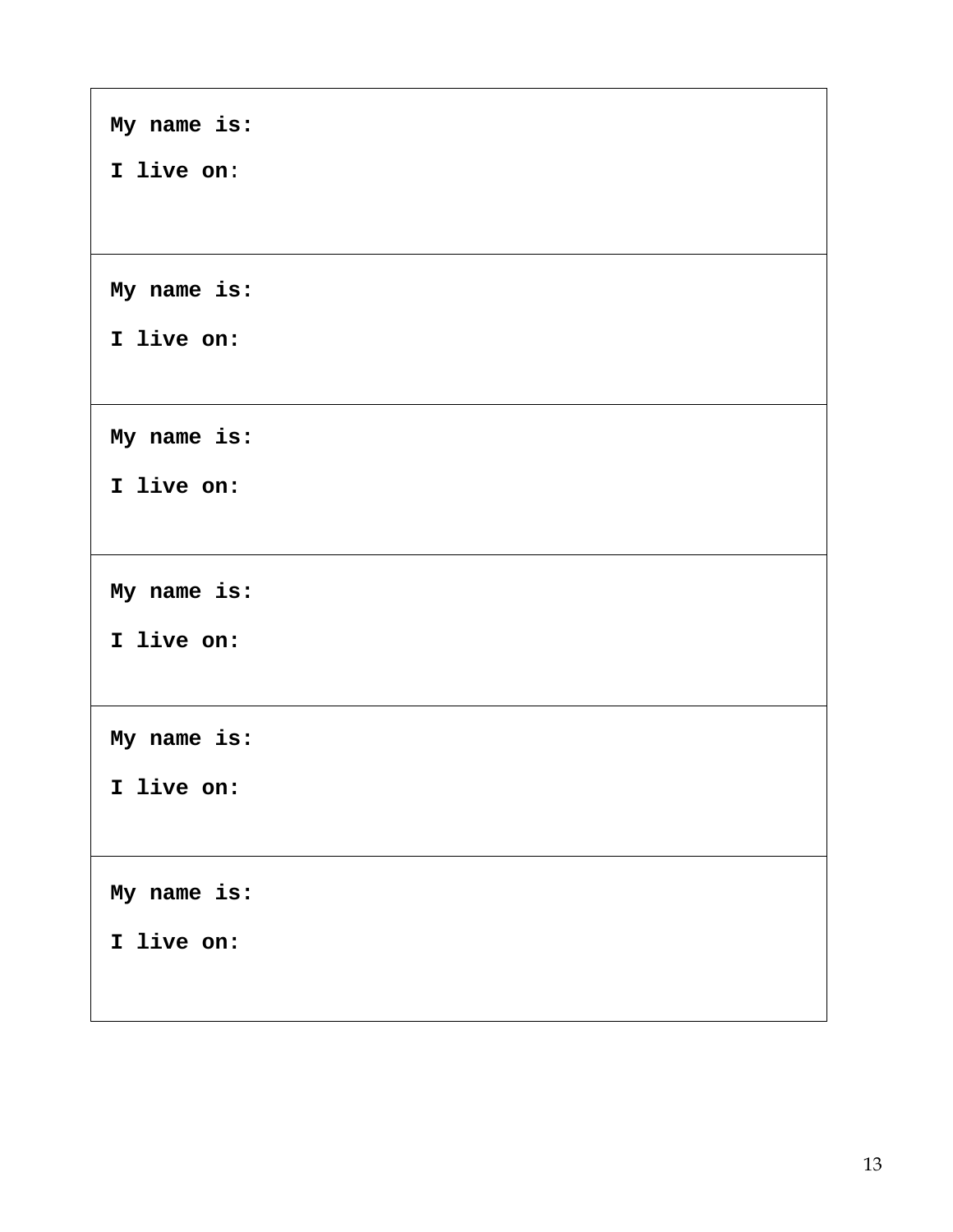## PRE-VISIT ACTIVITY: Colonialism Defined (intermediate levels)

#### Objective:

Students learn about settler colonialism and its impact on Indigenous communities.

#### Discussion:

For thousands and thousands of years, Indigenous peoples were richly diversified, self-sufficient cultures living across the land now known as Canada and the United States. The context of their lives changed dramatically with the arrival of Europeans to the continent. Settler colonialism is a specific form of colonization that seeks to displace the Indigenous populations of a place with a new society of settlers. In Canada, the project of settler colonialism has included the establishment of residential schools and reserves, the outlawing of Indigenous ceremonies, and widespread resources extraction and environmental degradation. For Indigenous people, some of the consequences of settler colonialism include the disconnection from land, history, identity and cultural forms. Colonialism in all its manifestations is a basic form of injustice, and has been condemned as a practice by the United Nations.

In the exhibition *how do you carry the land?,* Peter Morin and Ayumi Goto explore the notion of settler colonialism in Canada and how it has shaped their identities and experiences growing up here.

*(*Activity source: *"The Impact of Colonialism in Canada: Teacher's Guide"* by Mary Cubello and Pauline Weber at http://learn360.ugdsb.on.ca/Other/LM0010%20Teachers%20Guide.pdf*)* 

#### Materials:

- $\Box$  access to the library and the Internet
- □ Student Worksheet (page 15)
- $p$  pencils

#### Process:

- 1. Discuss the concept of settler colonialism with students, using the paragraph above as a basis for discussion.
- 2. Explain to students that the word "colonialism" means the control by one country over another area and its people, usually for economic gain. What is distinct about settler colonialism as a form of colonization?
- 3. To give students a good overview of Indigenous nations in Canada, display the interactive map found on the Aboriginal Affairs and Northern Development website:

<http://fnpim-cippn.aandc-aadnc.gc.ca/index-eng.html>

- 4. In order to understand settler colonialism, students should be aware of the various Indigenous nations in British Columbia. Using library and Internet resources, have students research and fill in the Student Worksheet on page 15.
- 5. Have each group present their research to the class.

#### Conclusion:

Discuss the following:

- After completing this activity, do the students view Canada differently? If so, how?
- What are some attitudes or beliefs Canadians may have adopted as a result of their colonial history?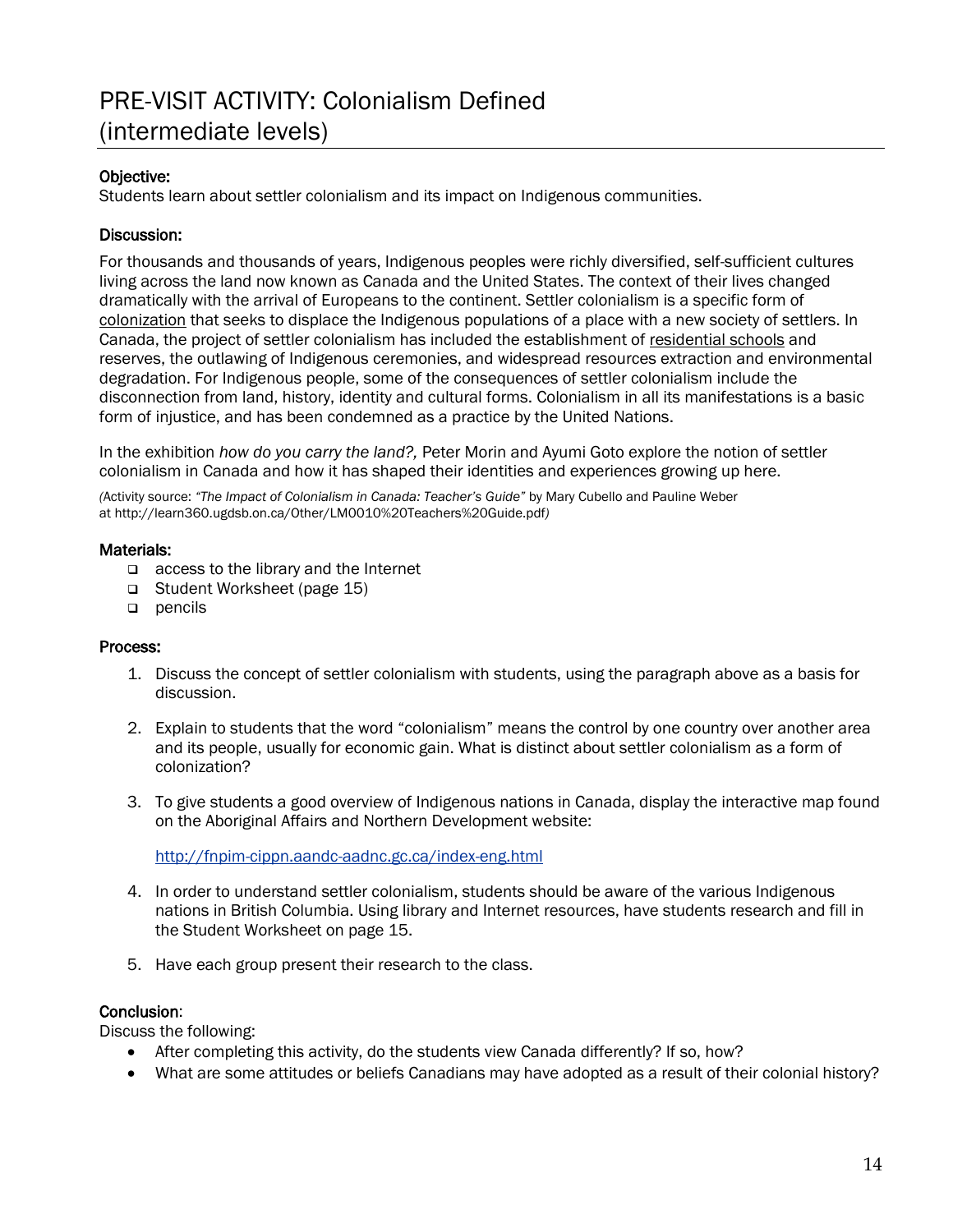Name of Indigenous nation in British Columbia:

| Language                                    |  |
|---------------------------------------------|--|
| Ceremonies<br>and traditions                |  |
| Traditional<br>territory                    |  |
| How settler<br>colonialism<br>affected them |  |
| <b>Current issues</b><br>and concerns       |  |

\_\_\_\_\_\_\_\_\_\_\_\_\_\_\_\_\_\_\_\_\_\_\_\_\_\_\_\_\_\_\_\_\_\_\_\_\_\_\_\_\_\_\_\_\_\_\_\_\_\_\_\_\_\_\_\_\_\_\_\_\_\_\_\_\_\_\_\_\_\_\_

Name two other Indigenous groups who are based in British Columbia:

1. \_\_\_\_\_\_\_\_\_\_\_\_\_\_\_\_\_\_\_\_\_\_\_\_\_\_\_\_\_\_\_\_\_\_\_\_\_\_\_\_\_\_\_\_\_\_\_\_\_\_\_\_\_\_\_\_\_\_\_\_\_\_\_\_\_ 2. \_\_\_\_\_\_\_\_\_\_\_\_\_\_\_\_\_\_\_\_\_\_\_\_\_\_\_\_\_\_\_\_\_\_\_\_\_\_\_\_\_\_\_\_\_\_\_\_\_\_\_\_\_\_\_\_\_\_\_\_\_\_\_\_\_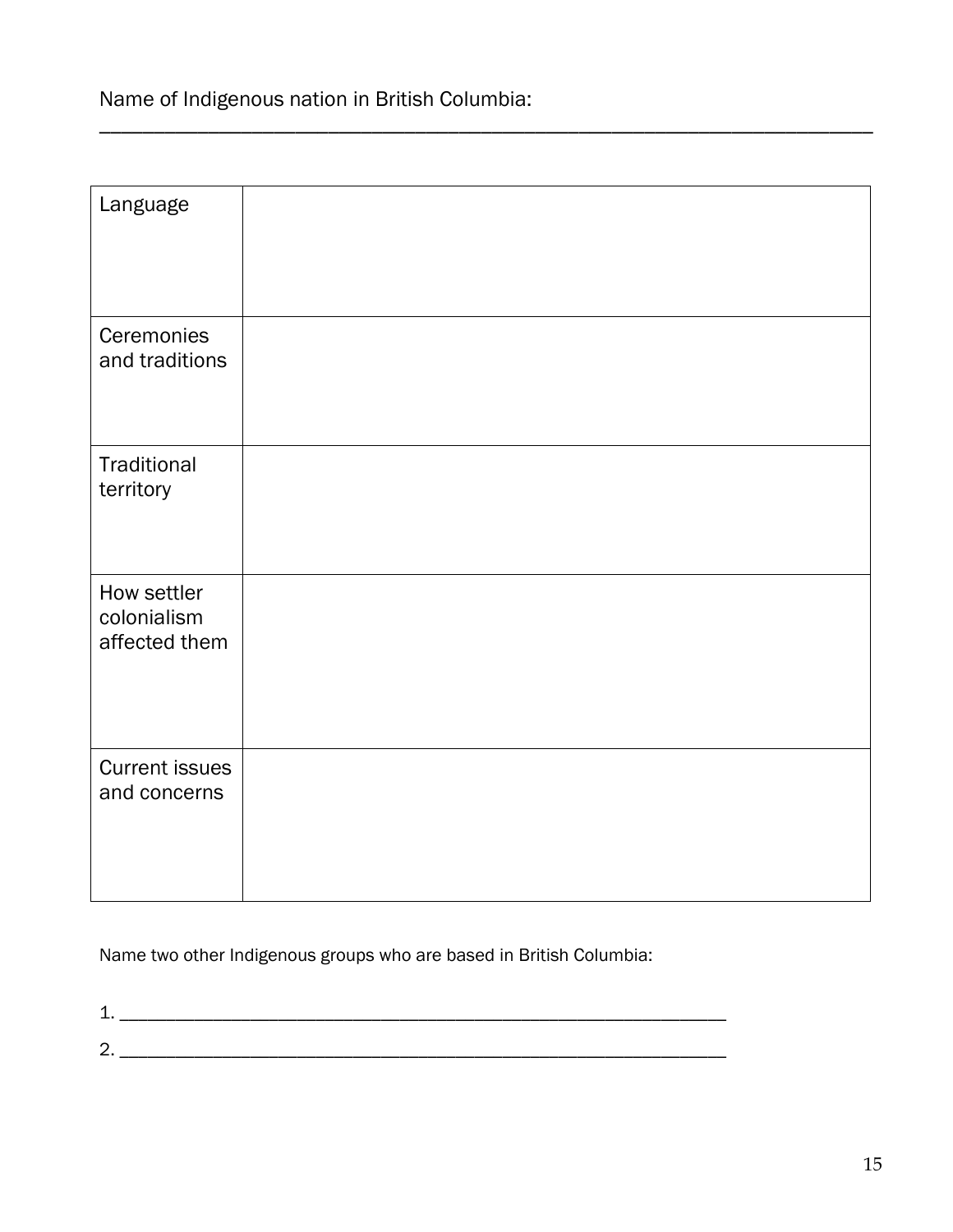## PRE- or POST-VISIT ACTIVITY: The Art of Performance Art

### (intermediate and secondary students)

#### Objective:

Students look at the characteristics of performance art and collaboratively develop and perform such a work.

#### Discussion:

Performance art (as opposed to performing arts such as dance and theatre) grew out of the visual arts in the 1960s and 1970s, and is a performance presented to an audience within a fine art context. The early events of performance art, although ephemeral, quickly became associated with documentation—through video and photography—as the means by which the performance would reach a wider public. However, the performance itself, rather than any specific object, constitutes the work of art.

In the exhibition *how do you carry the land?,* Ayumi Goto and Peter Morin use individual and collaborative performance art to explore the ongoing personal and cultural effects of settler colonialism and the role of cross-cultural relationships in processes of reconciliation. Both artists examine the experience of place through innovative performance art. Morin's performance methodology, for example, incorporates speaking and acting in unison with others.

#### Materials:

- $\Box$  technology to support the students' performances
- □ camera and/or video equipment to document their performance
- information sheet (page 18)

#### Process:

- 1. Find out what, if anything, students know about performance art. Define and explain as much as required using the discussion above as a basis.
- 2. Ask each student to think of a gesture they can easily repeat. It could be pulling their ear, patting their head or raising a hand.
	- Ask five students to come to the front of the class and, facing the class, perform their gesture together ten times.
	- Ask five more to come up and perform it in sequential order ten times.
	- Ask five more to come up and sit on chairs in front of the class, then stand, do the gesture, sit, stand, do it again—ten times.
	- Ask five more to stand with their backs to the class and perform their gesture ten times.
	- Ask five more to stand in a circle and perform their gesture ten times while looking at each other.
- 3. Ask students how the effect and meaning of the group performance of a simple gesture changed each time. What could such a performance be used to say? How could it be staged or presented differently to change the impact or meaning? What if someone came and covered a performer's head with a blanket? How could such a disruption be viewed? What if music were added?
- 4. Divide the class into small groups, and give each group a copy of *The Characteristics of Performance Art* (page 18). Have them read and discuss the text. Tell them they are going to create and perform a performance art piece. They need to decide the following:
	- what shape their performance will take,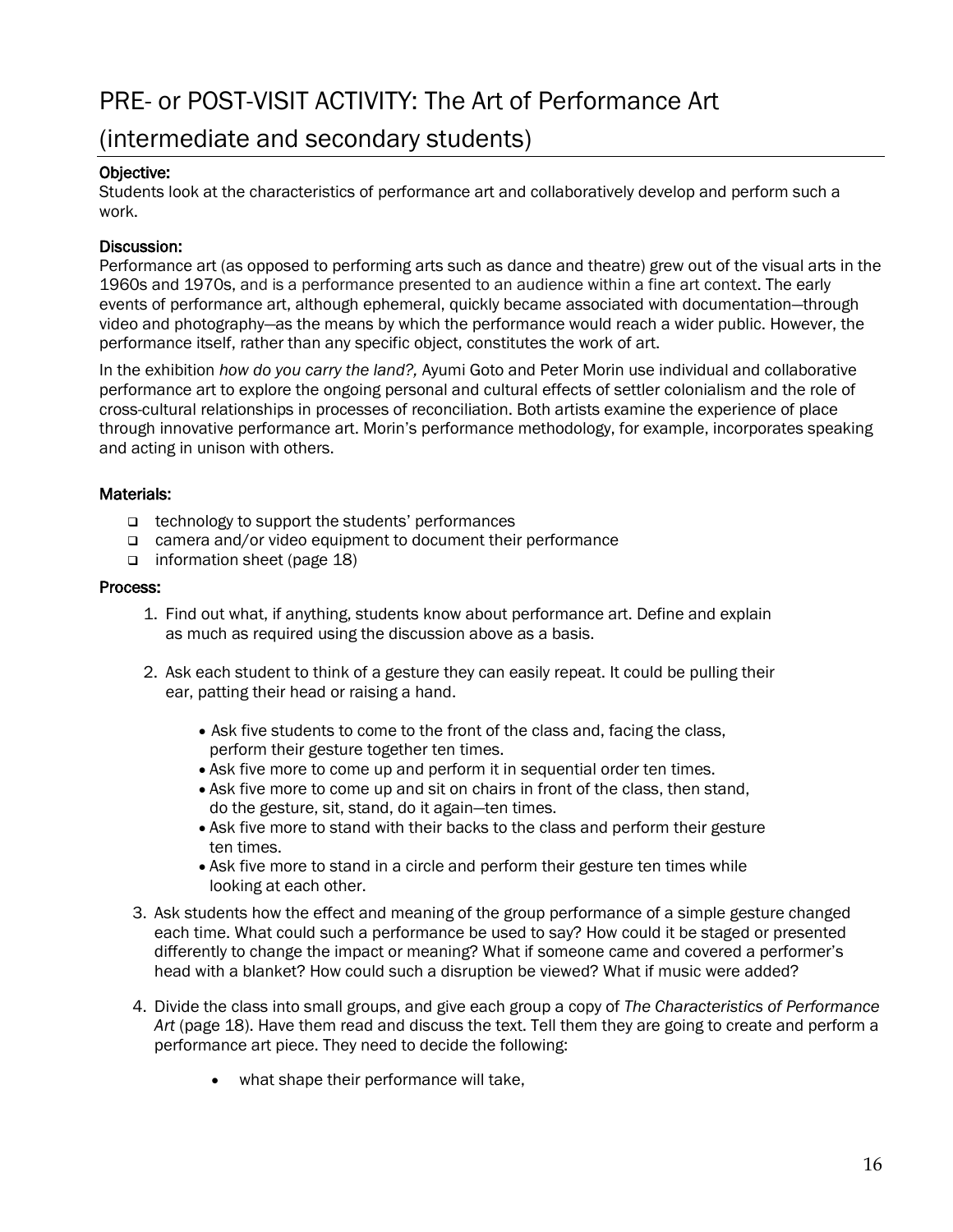- how and where they will perform it,
- what materials/props/accessories/objects they will need to perform it,
- how—and by whom—they would like it documented (video, photographs, sound or other means).
- 5. Have the students write out the objectives, criteria and description of their performance, emphasizing that although performance may be an innovative art form, it is still taken seriously.
- 6. Have students perform their work. If they choose to perform it outside class, they must bring in the documentation to share with the class. (If older students warm to the idea of an intervention, they will need to perform it in a specific venue, which could range from the local mall to the school cafeteria.)

#### Conclusion:

Discuss the process. Helpful questions could include:

- Were the performances successful as artworks? Why or why not?
- Did the works have clear meaning? What gave the performance its meaning?
- What does performance art have in common with more traditional forms of art, such as painting or theatre? How is it different?
- Would students consider doing other performances or staging interventions? Why? What would these performances be? How would the students organize them?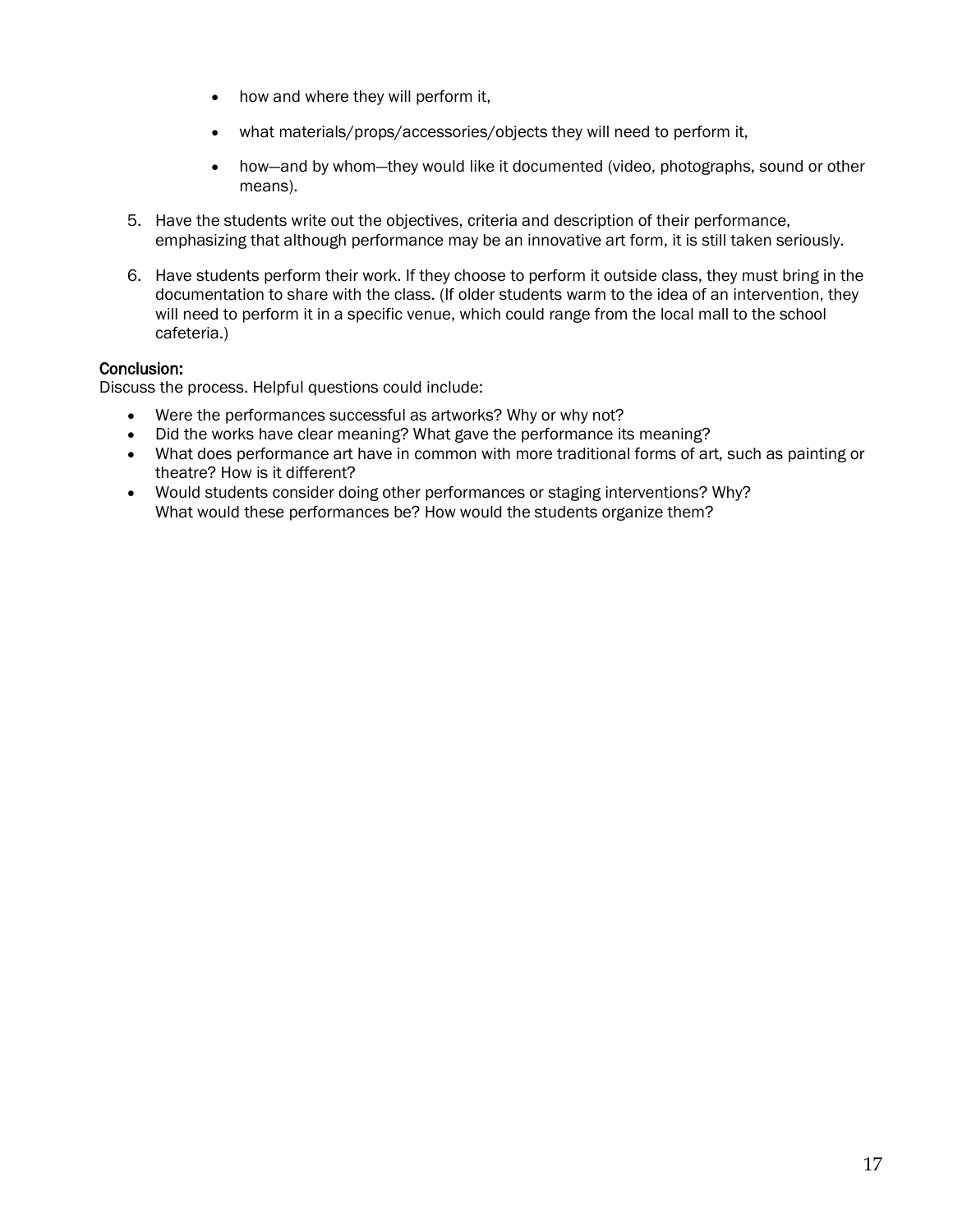## The Characteristics of Performance Art

- Performance Art is live.
- Performance Art may be performed in front of a selected audience, a random audience or a participatory audience.
- Performance Art has no rules or guidelines. It is art because the artist says it is art. It is experimental and may be scripted or improvisational.
- Performance Art is not for sale. It may, however, sell admission tickets, film rights or photographic documentation.
- Performance Art may be comprised of painting or sculpture (or both), dialogue, poetry, music, dance, opera, film footage, turned on television sets, live animals, lights or all of the above. There are as many variables as there are artists.
- A performance may be created as an art intervention, where the performance will disrupt a public event or space. The objective could be to protest, to draw attention, to identify, to entertain, to interrupt, to provide commentary, to knit community—the objectives are as numerous as there are interventions.
- Performance Art is a legitimate artistic movement. It has longevity (some performance artists, in fact, have rather large bodies of work) and is a course of study in many post-secondary institutions.
- Prior art movements inspired and helped pave the way for Performance Art.
- Performance Art may be entertaining, amusing, shocking or horrifying. No matter which adjective applies, it is meant to be memorable.

<sup>[</sup>Source: Rosalee Goldberg: "Performance Art: Developments from the 1960s," The Grove Dictionary of Art Online (Oxford University Press, Accessed 01/17/04) http://www.groveart.com]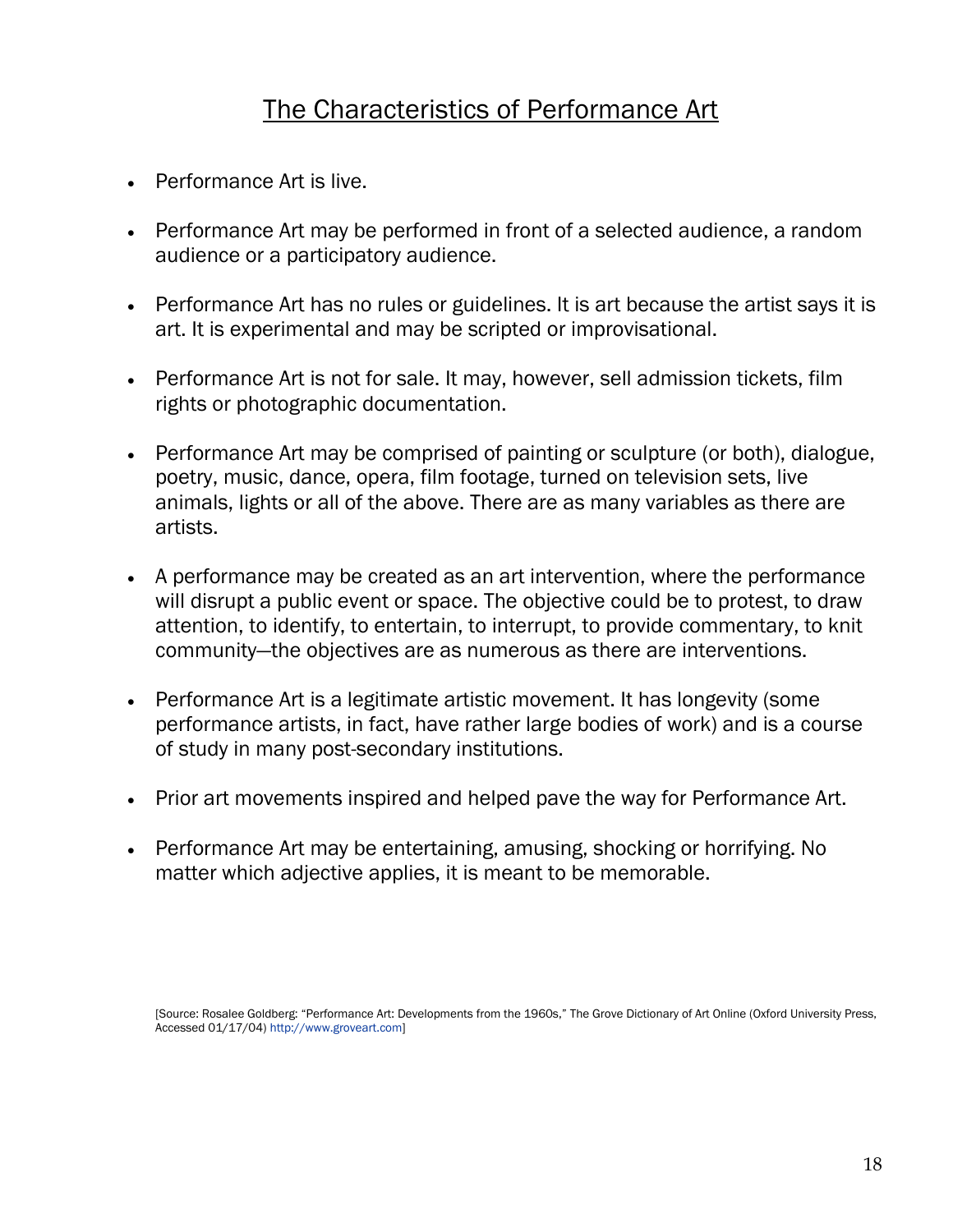## PRE- or POST-VISIT ACTIVITY: Letters to the Land

### (all levels)

#### Objective:

Students create three small landscape paintings with a short accompanying text reflecting their relationship to the land.

#### Discussion:

The exhibition *how do you carry the land?* features a series of watercolours by Ayumi Goto. These paintings were created during her journey running almost 1,600 km over 104 days in homage to the Nishiyuu Walkers, a group of six Cree youth who walked from Whapmagoostui First Nation in northern Quebec to Parliament Hill in Ottawa, during the winter of 2013, in support of the Idle No More movement. After completing her run each day she painted a watercolour and wrote a journal entry beginning with a personal message to her mother in Japanese before continuing in English. In this project, Goto reflects on what it means to properly acknowledge the territories that we live on and pass through, and how to better understand the land and our connection to it.

#### Materials:

- white painting paper or watercolour paper (cut into 8"x8" sheets or similar)
- $p$  pencils
- watercolour or tempera puck paints
- paintbrushes
- clipboards or drawing boards
- small lined index cards

#### Process:

- 1. Discuss Ayumi Goto's work using the above paragraph as reference.
- 2. Ask the students about their relationship to the land. What are some things they notice about the land around them? Ask them to think about the school grounds. Do they have a favourite tree? Is there grass, dirt or rocks beneath their feet? What about the land en route to school?
- 3. Ask them to think about what may have existed historically on the lands they pass through daily.
- 4. Show students examples of Goto's watercolours on page 20, or students can watch a one-minute video at this link: https://youtu.be/fweHYLP-Tbk
- 5. Tell the students that they will each be creating three small watercolours of the land around them. They will also write a short journal-like entry that will be placed below each painting.
- 6. These paintings can be created around the school grounds, weather permitting.
- 7. Have the students clip or attach their painting paper to a clipboard or drawing board. If these materials are not available, the students can also complete this project in sketchbooks.
- 8. Have the students go to three different locations on the school grounds and make drawings of the land around them. Students can begin with a pencil sketch outdoors and then complete the painting in the classroom. They can also complete the painting outdoors if this is a viable option.
- 9. After each painting is complete, have the students write a short text on a small index card about their experience on that specific area of the land. They can write a haiku, for example, or another poem, or a few sentences describing their thoughts and reflections. Ask them to think about their senses. What do they see, smell, touch or hear?
- 10. Once all three paintings and accompanying texts are complete, display the work.

#### Conclusion:

- Discuss the process. What was it like to focus more closely on the land around the school?
- What did they notice that they had not noticed before?
- Has their relationship to the land around them changed? If so, how?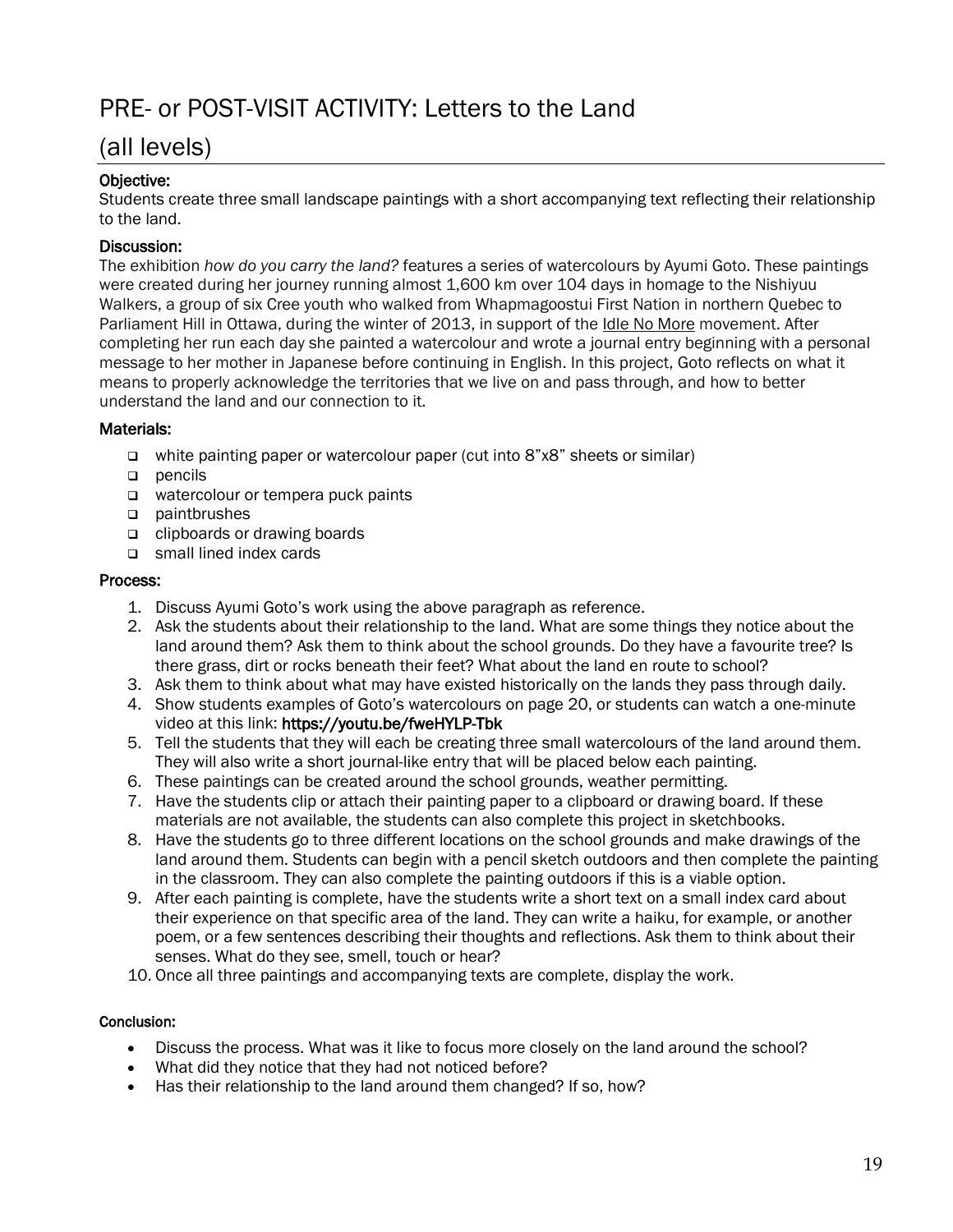## Examples of Ayumi Goto's work



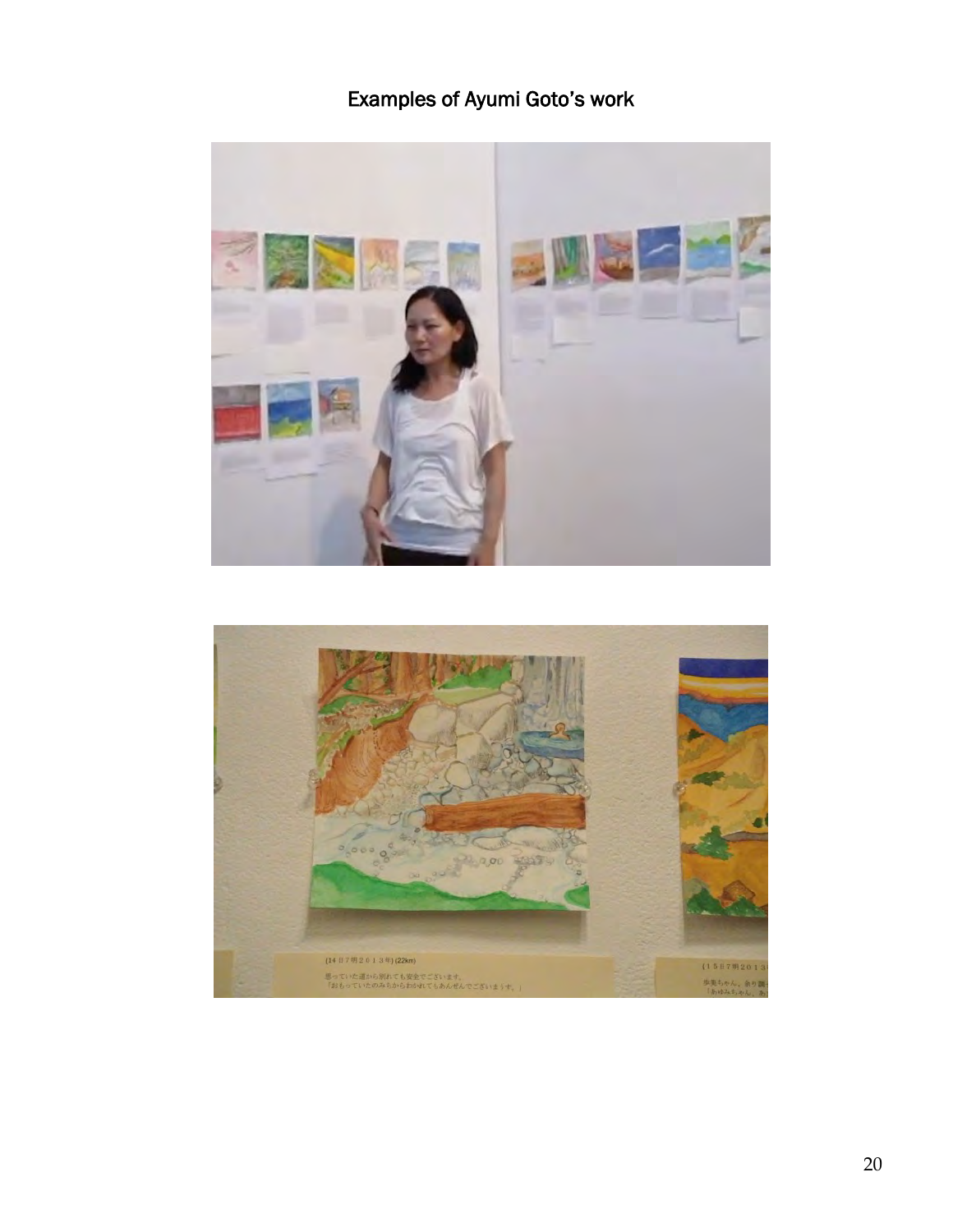colonial/colonize: a process that occurs "when settlers arrive at a place in order to establish political control over it. This is done by creating new governing systems and ways of living, being and doing that make the ways of those who were there before inferior. This creates unequal relationships between the colonizer and the Indigenous people" (Smith, Monica Gray. *Speaking Our Truth: A Journey of Reconciliation*, Canada: Orca Book Publishers, 2017, page 144).

contemporary: art of today, produced in the second half of the 20th century or in the 21st century, often challenging traditional boundaries of materials, methods, accepted art forms and concepts. Contemporary artists use a limitless range of materials and ideas to reflect, explore and comment on the world around them.

Idle No More: an ongoing protest movement, founded in December 2012 by four women: three Indigenous women and one non-Native ally. The movement seeks to assert inherent Indigenous rights to sovereignty and to reinstitute traditional laws and Nation-to-Nation Treaties. It is one of the largest Indigenous mass movements in Canadian history.

Indigenous: Referring to the first inhabitants of Canada, including First Nations, Inuit and Métis peoples.

installation: art that is created from a wide range of materials and installed in a specific environment designed to transform the perception of a space. An installation may be temporary or permanent, and may be constructed in exhibition spaces such as museums and galleries, as well as in public and private spaces.

interdisciplinary art: a branch of study that integrates knowledge and methods from different disciplines in the examination of a specific topic, within the domain of the arts.

Métis: a group of peoples in Canada who trace their descent to Indigenous peoples and European settlers.

mixed-media art: a visual art form that combines a variety of media in a single artwork, such as integrating photography and painting.

multidisciplinary art: involves multiple art forms and blends several disciplines together to form an altogether new field. A multidisciplinary artist has a wide knowledge base in range of materials, how those materials are used together, and the processes inherent to those materials.

performance art: a work in any of a variety of media that is performed before a live audience. The performance itself, rather than a specific object, constitutes the artwork. Documentation is an important aspect of how performance art circulates after the fact.

reconciliation: In Canada, a multi-faceted process that restores lands, economic self-sufficiency and political jurisdiction to Indigenous peoples, and nurtures respectful and just relationships between Indigenous peoples, Canada and non-Indigenous Canadians. It is an effort to renew the relationship between settlers and Indigenous peoples, based on recognition of rights, respect, cooperation and partnership.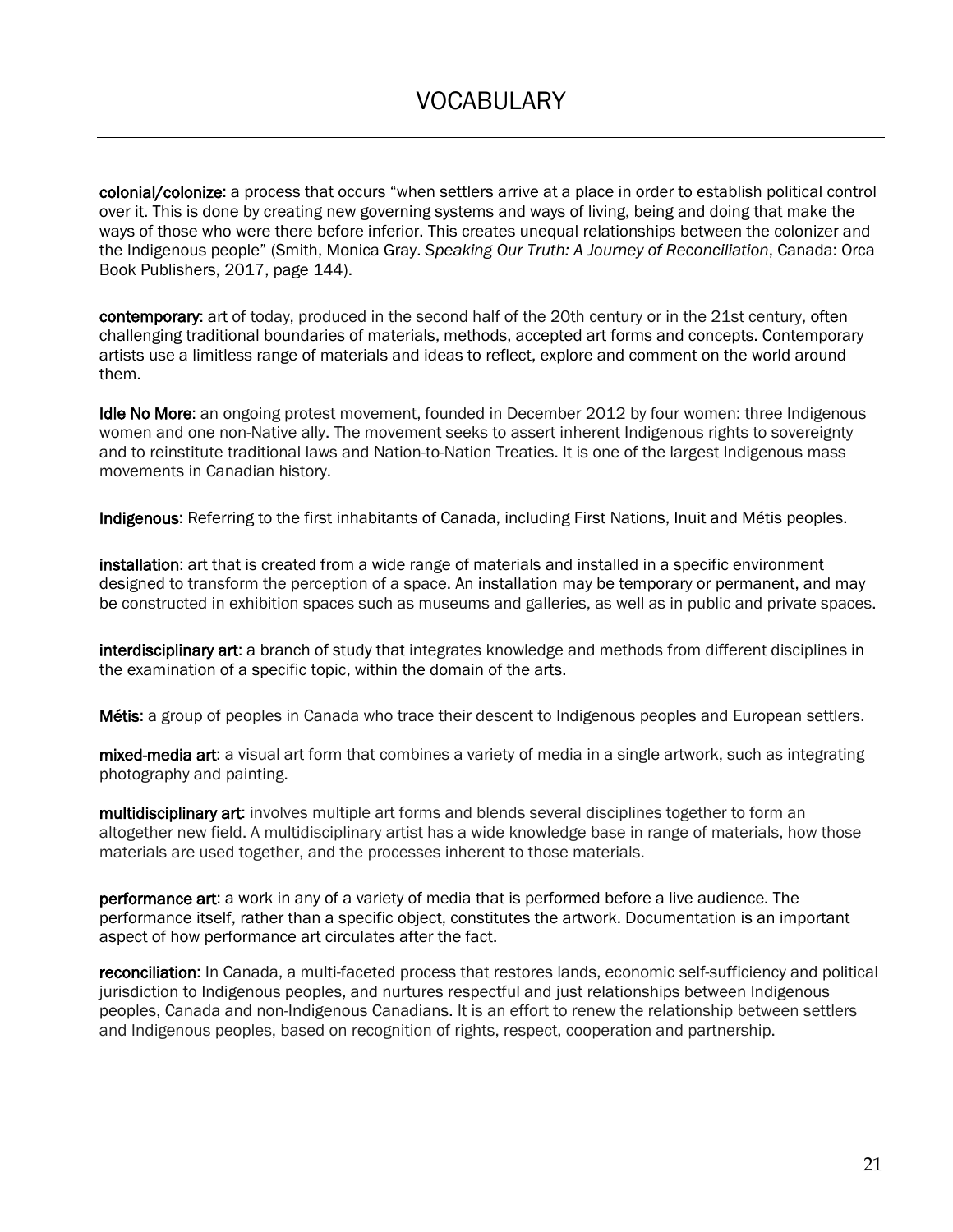residential schools: Canadian government-sponsored religious schools established to assimilate Indigenous children into Euro-Canadian culture. Children were forced from their homes and forbidden to speak their original languages or to practise any of their own cultural ways of life.

settler colonization: the process of settlers from one land moving to another land to take control of that place and its peoples. For example, newcomers from Europe arrived on Indigenous land in Canada and set out to gain control of that land and its resources. The effect was to suppress and erase Indigenous life.

unceded: status of land when no agreement as to ownership or use has been made. In Canada, not all lands or waterways are governed by treaties or other agreements between Indigenous people and newcomers, and Indigenous peoples have not surrendered (ceded) these rights although both groups make use of them. In Vancouver, the term "unceded" marks a relationship between the Musqueam, Squamish and Tsleil-Waututh peoples and the many settlers that have come to make their lives here as part of an ongoing colonial process.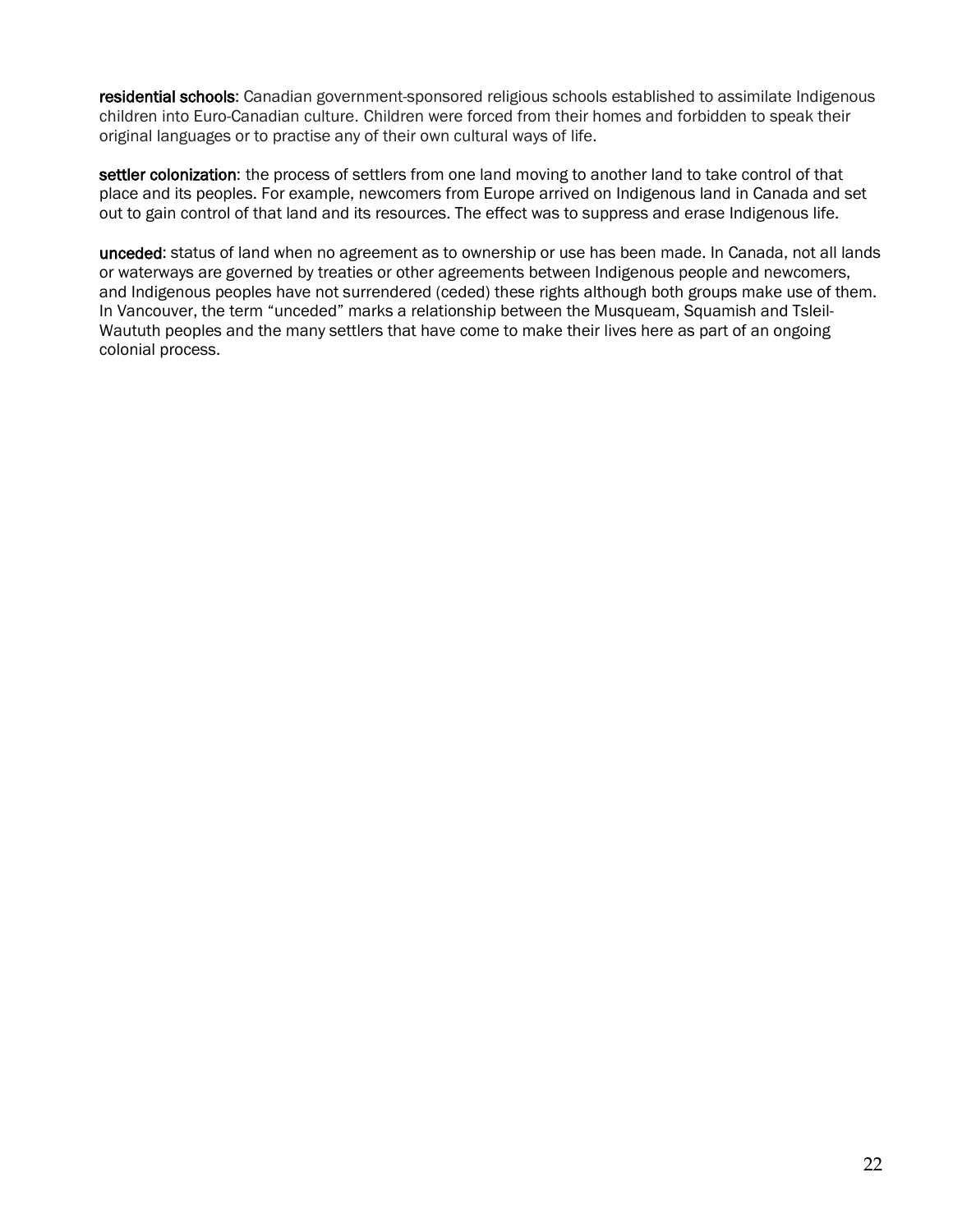## **RESOURCES**

Online: [www.acc-cca.com](http://www.acc-cca.com/) [www.beatnation.org](http://canadianart.ca/) [www.canadianart.com](http://www.canadianart.com/) [https://www.caut.ca/sites/default/files/caut-guide-to-acknowledging-first-peoples-and-traditional-territory-](https://www.caut.ca/sites/default/files/caut-guide-to-acknowledging-first-peoples-and-traditional-territory-2017-09.pdf)[2017-09.pdf](https://www.caut.ca/sites/default/files/caut-guide-to-acknowledging-first-peoples-and-traditional-territory-2017-09.pdf) [www.contemporaryartgallery.ca](http://www.contemporaryartgallery.ca/) [www.fp-artsmap.ca](http://www.fp-artsmap.ca/) [www.harukookano.com](http://www.harukookano.com/) [www.mcintyre.ca](http://www.mcintyre.ca/) [www.navaranaigloliorte.com](http://www.navaranaigloliorte.com/) [www.thecanadianencyclopedia.ca](http://www.thecanadianencyclopedia.ca/) [www.wikipedia.com](http://www.wikipedia.com/) [www.vancouver.ca](http://www.vancouver.ca/) [http://www.vivomediaarts.com](http://www.vivomediaarts.com/) [www.youtube.com](http://www.youtube.com/)